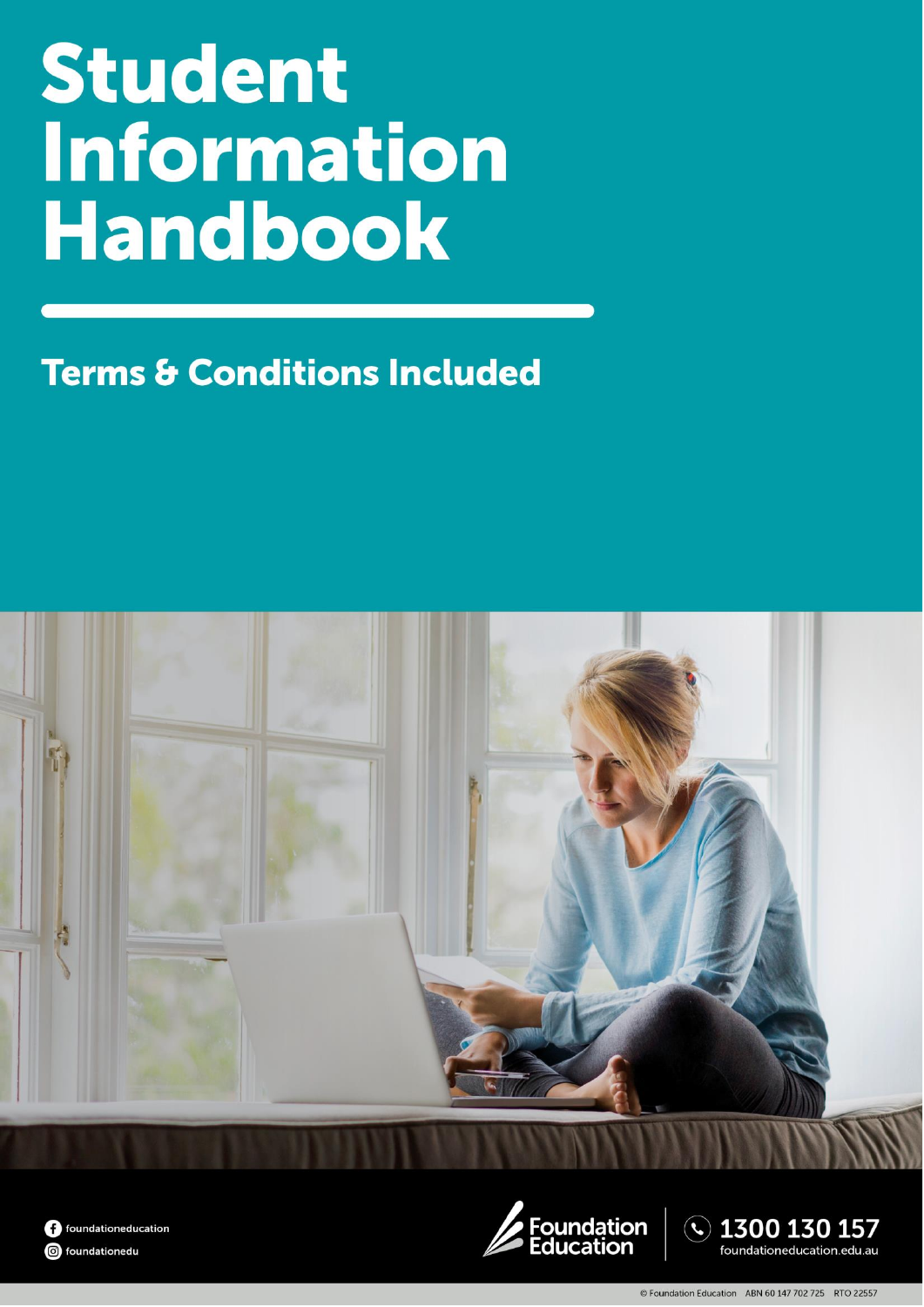#### **Contents**

| Additional Eligibility Requirements for Funded Traineeship Students 9                |  |
|--------------------------------------------------------------------------------------|--|
| Eligibility Requirements for Certificate 3 Guarantee and Higher Level Skills Program |  |
|                                                                                      |  |
|                                                                                      |  |
|                                                                                      |  |
|                                                                                      |  |
|                                                                                      |  |
|                                                                                      |  |
|                                                                                      |  |
|                                                                                      |  |
|                                                                                      |  |
|                                                                                      |  |
|                                                                                      |  |
|                                                                                      |  |
|                                                                                      |  |
|                                                                                      |  |
|                                                                                      |  |
|                                                                                      |  |
|                                                                                      |  |
|                                                                                      |  |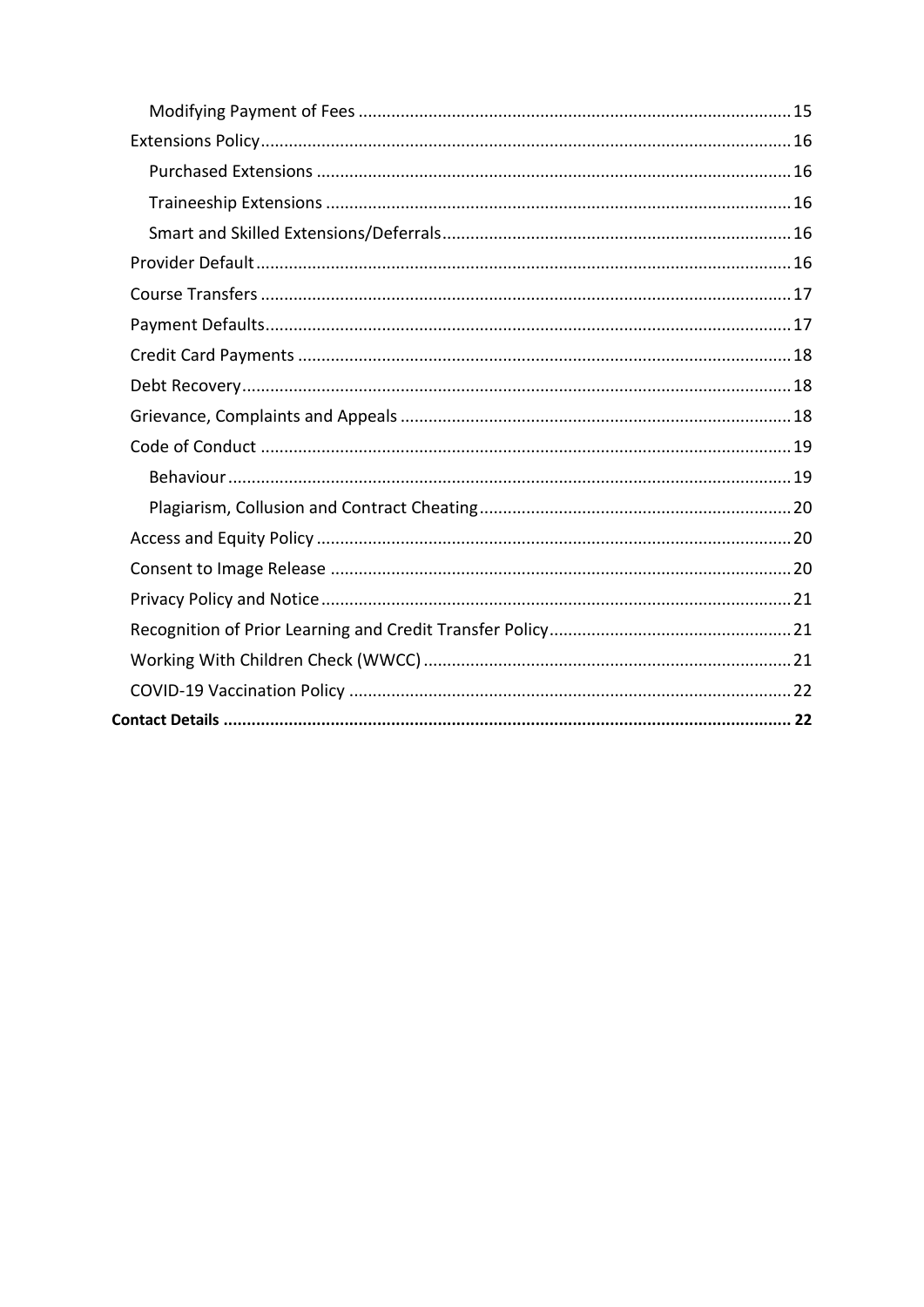

# <span id="page-3-0"></span>**Introduction**

Foundation Education is a registered training organisation (RTO Code: 22557) regulated by the Australian Skills Quality Authority (ASQA). Foundation Education complies with the standards of the VET Quality Framework and Standards for Registered Training Organisations (RTOs) 2015 at all times.

Foundation Education reserve the right to make changes and updates to the terms and conditions as outlined in this Student Handbook at any time prior to implementation changes made affect any and all students including past, current and prospective. Where changes affect the terms, conditions and/or the agreed services, students will be advised as soon as practical.

The principles of natural justice and procedural fairness are incorporated at all levels of our operation. As an RTO, our policies and procedures meet the requirements and stipulations of all Commonwealth, State, and/or Territory Legislation relevant to our scope of operation. Foundation Education is committed to delivering fair, reasonable, and ethical dealings in all of its undertakings including:

- Client information
- Confidentiality
- Privacy
- Complaints, appeals and grievances
- Training standards
- Access and equity

This handbook outlines the Terms and Conditions of your enrolment, including your rights and responsibilities, and our obligations to you. It is a condition of your enrolment that you carefully read the Terms and Conditions within this Handbook. You must agree to having read, understood, and accepted the information upon enrolment and adhere to the Terms and Conditions throughout.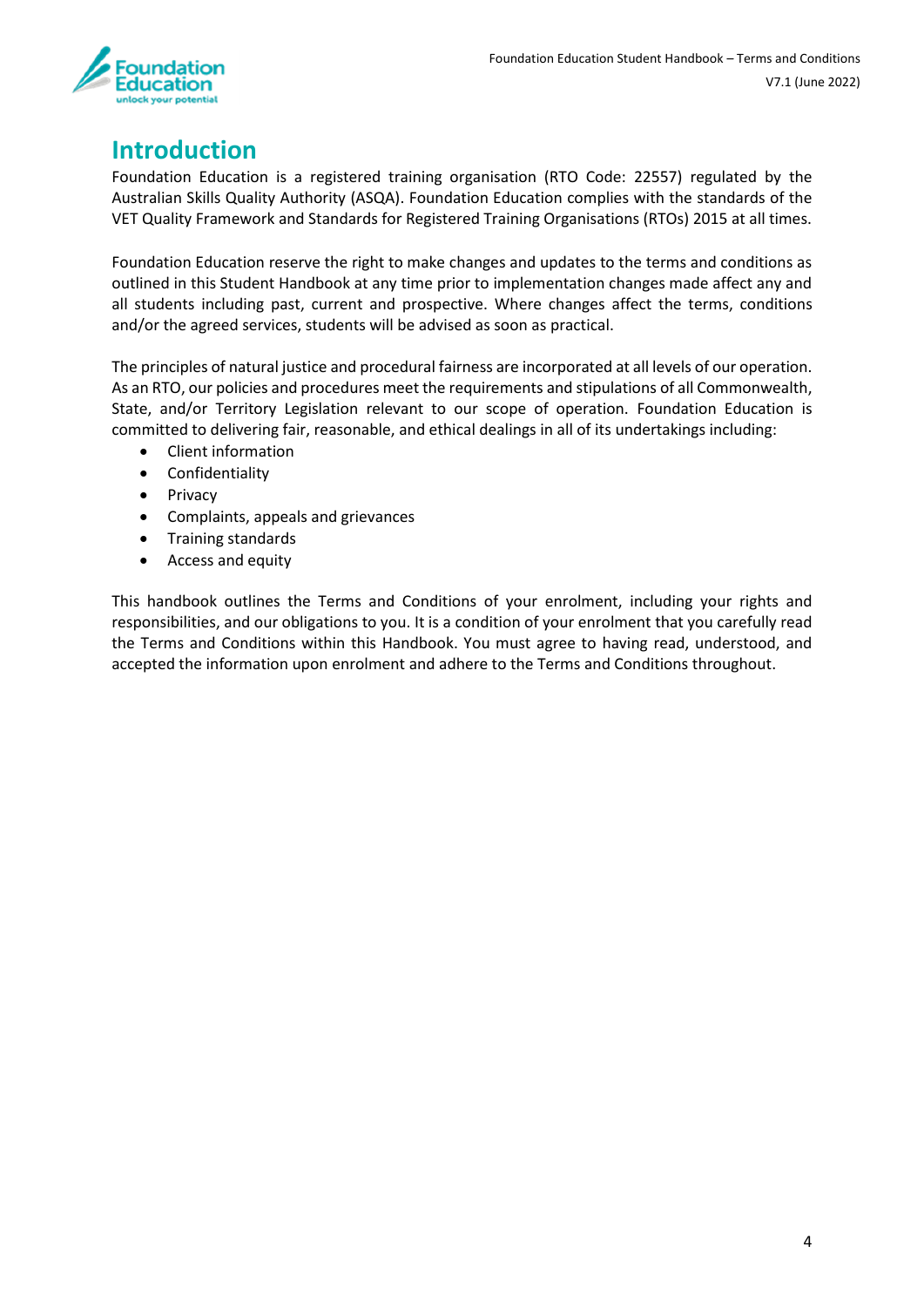

# <span id="page-4-0"></span>**Terms and Conditions**

#### <span id="page-4-1"></span>**Course Support**

Foundation Education is dedicated to supporting students throughout the course of their enrolment. During the course, students have access to support services via email, phone, and online. Dedicated Student Support Officers are available to help answer any questions. Foundation Education communicates with students regularly via text, email and phone. Inactivity notifications are communicated where students fall behind their nominated study plan, however students should be self-directed at the vocational level, therefore it is considered the student's responsibility to contact Foundation Education if and when support or assistance is required. It is important for students to make regular contact with their training provider and to actively engage in the course. We are here to support you in achieving your educational goals. For those that need support, regular or intermittent coaching calls can be booked upon request via the Education Department.

#### <span id="page-4-2"></span>**Barriers to Course Completion**

Before you commence your studies, it is important that you identify any potential barriers that might prevent you from successfully completing your course. It is your responsibility to notify Foundation Education of any potential barriers at enrolment (or during your course) to allow Foundation Education to provide for adequate support throughout the course. Some things to consider include:

- Access to a computer and the Internet
- An active email address which is regularly checked
- A phone where you can be reached for support as required
- Computer literacy
- Access to suitable resources—e.g., video camera—depending on the course you are studying
- Time to complete the assessment items
- Financial stability to fulfil your financial commitments
- Depending on the course that you are studying, access to a workplace

In addition, the following minimum technical IT specifications are required to successfully access course materials and fully engage as an online learner (distance education):

- Appropriate computer software Microsoft Word (or the Open Office equivalent), and a PDF Reader, note that the training product is not supported on IOS/Android tablets and mobile phones.
- Google Chrome Internet Browser (best view).
- PC requirements Windows 7, Windows 8, Windows 10, or later.
- Mac requirements Mac OS X 10.6, or later.
- Active email address and stable internet connection.
- Mobile phone with voicemail capability.
- Printer and scanner.

By enrolling, without identifying any potential barriers, you are confirming to Foundation Education you are able to commit in full to your studies.

#### <span id="page-4-3"></span>**Support Services**

Foundation Education has a dedicated Student Services Department to assist students with their individual learning needs. Our Student Support Officers (SSO) provide support which assists students stay on track. Foundation Education sends students regular assessment reminders to ensure students are well supported throughout their chosen course of study, however vocational students are required to be self-directed and are therefore responsible to contact Foundation Education if when assistance is required such as if they are concerned with an upcoming deadline, or need general support or guidance.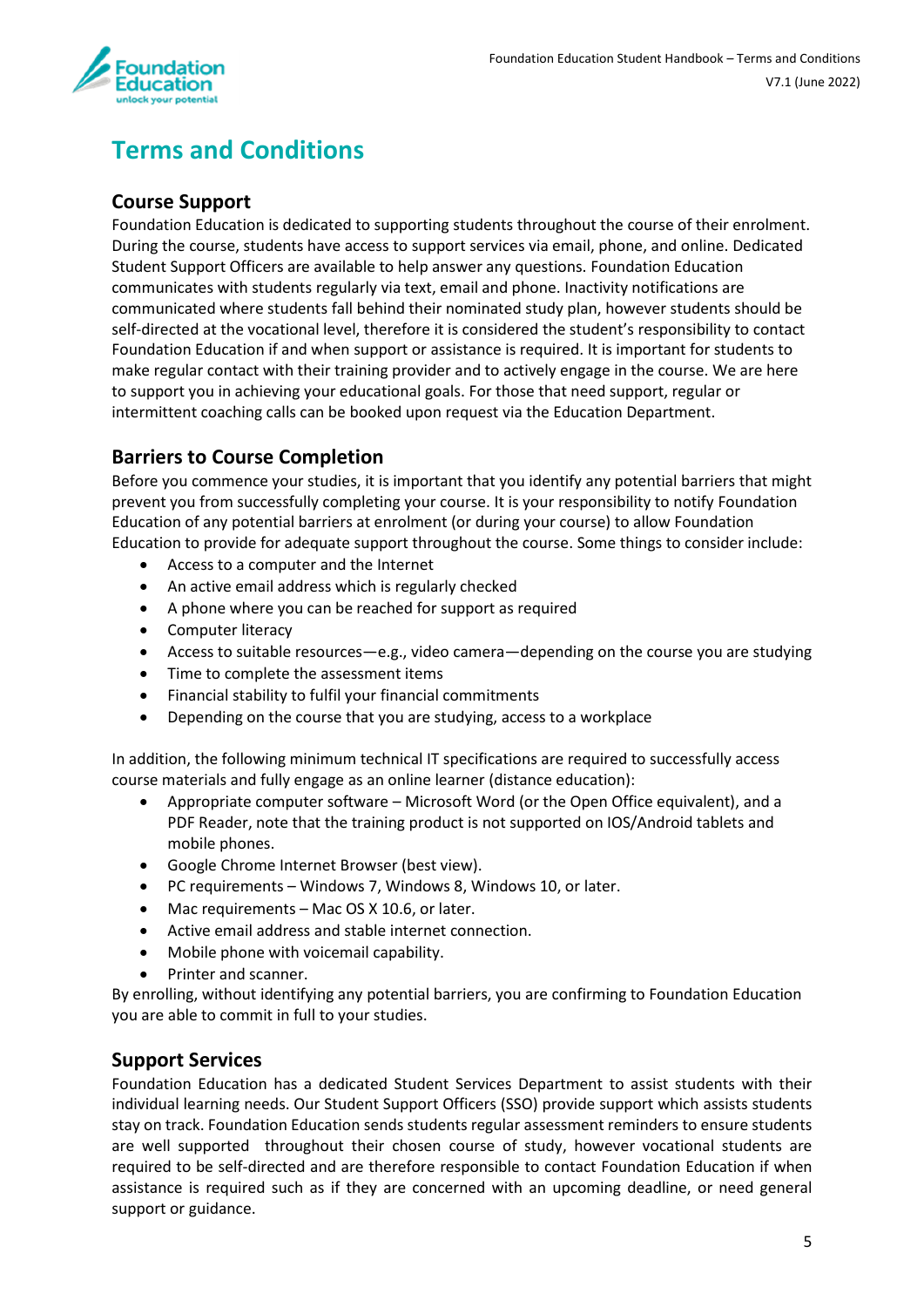

# <span id="page-5-0"></span>**Qualified Trainers and Assessors and Education Support Staff**

Foundation Education have a specialised group of education staff who are available to assist students throughout their course of study. Education staff including qualified trainer and assessors have extensive industry experience and are able to assist you with your learning needs. Upon request, one-on-one coaching sessions via phone or Skype to support you. We are here for you!

## <span id="page-5-1"></span>**Education Support Plan**

The purpose of the support plan is to ensure that students are progressing through their course of study within the prescribed enrolment timeframe. Students will receive a welcome email from the Student Services Department as soon as the enrolment has been processed. This email contains the details for the Student Learning Platform, My eCampus, as well as how to access specialist student support.

#### <span id="page-5-2"></span>**Education Study Plan**

Students can generate their own personalised study plan in My eCampus. The study plan is a structured plan that allocates a manageable timeframe for the chosen units of study which allows students to plan, manage, and structure their studies which may assist students complete within the allocated timeframe. We find that students love this plan as it not only keeps them on track. Each study plan can be customised to suit your time commitments and goals and is flexible enough for things like holidays. Please note that some course offerings do require units and/or assessments to be completed in a particular sequence; this information will be made available to students in the Student Learning Platform.

#### <span id="page-5-3"></span>**Traineeship Students: Your Training Plan**

To assist with progressing through your course, we will prepare a training plan with you and your employer to use as a guide on how long it may take to complete each unit. This allows you to plan, manage, and adequately prepare for your training conducted both on and off-the job, which is to be completion within the allocated timeframe of your traineeship.

#### <span id="page-5-4"></span>**Education Learning Platform**

#### **My eCampus**

Students are provided with access to the theory component of the course through our industry leading Learning Management System (LMS) My eCampus. Students are provided with a unique login so work is protected and only accessed by the individual. My eCampus is a centralised learning environment where all course materials and assessments are online and all assessment items are completed and stored within the LMS. Through My eCampus's advanced tracking and reporting functionalities, Foundation Education can better monitor your progress and as such determine areas of success and areas where you require assistance. The best part about My eCampus is the interactive learning resources, which makes doing your course even more fun!

#### **Dual Branded Course Materials**

Throughout your enrolment with Foundation Education, you may notice some course materials will display both the logo for Foundation Education and the Australian Institute of Personal Trainers (RTO 32363). Please be aware that as a student you have entered into a contractual agreement for enrolment with Foundation Education. All training, assessment and support services will be provided solely by Foundation Education.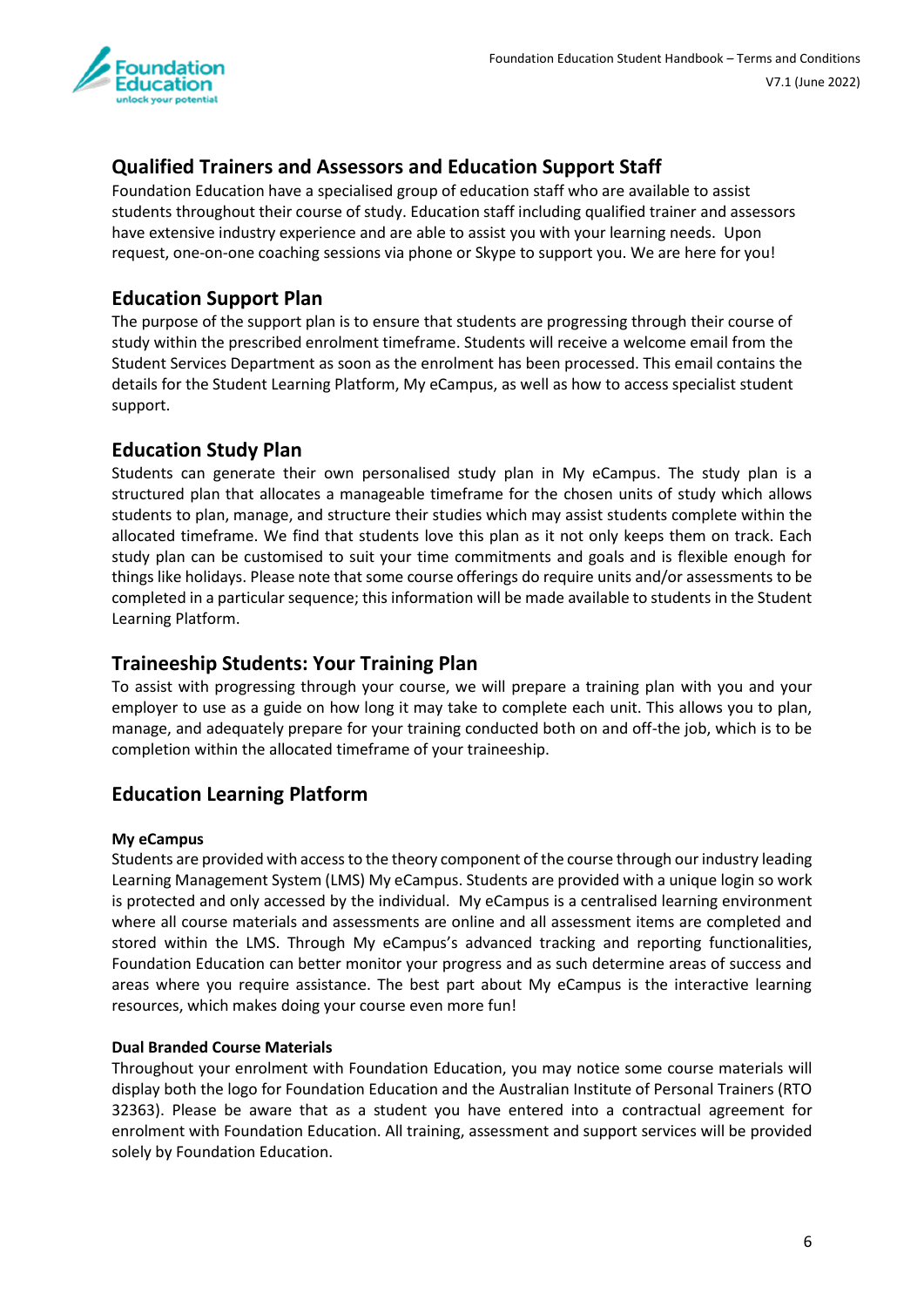

## <span id="page-6-0"></span>**Intellectual Property**

During your course, you may print copies of some of your learning materials and assessments to assist you with your studies. However, please note that some of learning materials and assessments are licensed through a third party. This means that Foundation Education is not authorised to allow re-printing. You are reminded that all learning materials and assessments are the Intellectual Property of Foundation Education. You are not authorised to on-sell or commercialise any product. Foundation Education will take legal action if you are found to have breached this requirement.

#### <span id="page-6-1"></span>**Language, Literacy, and Numeracy**

As a Registered Training Organisation (RTO), Foundation Education determines the support needs of individual learners and provides access to the educational and support services necessary for the individual learner to meet the requirements of the training product as specified in the Training Packages or VET accredited courses. Prior to enrolment or course commencement (whichever is earliest), Foundation Education identifies any support service requirements including literacy, numeracy, English language or physical capabilities that a learner would need to successfully complete the chosen course.

Educational and Support Services may include, but are not limited to:

- Pre-enrolment materials
- Study support and study skills programs (Individualised Learning Plans)
- Language, Literacy and Numeracy (LLN) programs or referrals to these programs
- Equipment, resources and/or programs to increase access for learners with disabilities and other learners in accordance with access and equity
- Learning resource centres
- Mediation services or referrals to these services
- Information and communications technology (ICT) support
- Learning materials in alternative formats (e.g. provided in large print) may result in additional costs to you, the student
- Learning and assessment programs contextualised to the workplace
- Any other service that the RTO considers necessary to support learners to achieve competency.

(Source: Glossary to the Standards for Registered Training Organisations 2015)

Foundation Education acknowledges its responsibility to support students and students are monitored within the scale and scope of its operations. The LLN strategy provides this support by developing an individualised learning plan aimed at improving the language, literacy and/or numeracy skills required to successfully undertake the chosen course of study. Foundation Education uses the LLN Robot System which assesses learners skills against the Australian Core Skills Framework (ACSF) for; learning, reading, writing, oral communication, and numeracy. The five core skills are identified by the ASCF as the essential skills required to effectively participate in the workplace and education sector. All students have access to LLN assessment for the purpose of providing suitable support mechanisms as required, however no student can be forced to undertake the assessment. When the system identifies gap training is required, a customised training supplement is generated. Where a student is identified as requiring the training supplement, they must complete the supplement/s prior to commencing their course of study.

## <span id="page-6-2"></span>**Unique Student Identifier (USI)**

All students undertaking nationally recognised training since January 2015 must have a Unique Student Identifier (USI). This includes students studying a Vocational Education and Training (VET) course when they are still at school (VETiS).

A USI is a reference number made up of 10 numbers and letters that: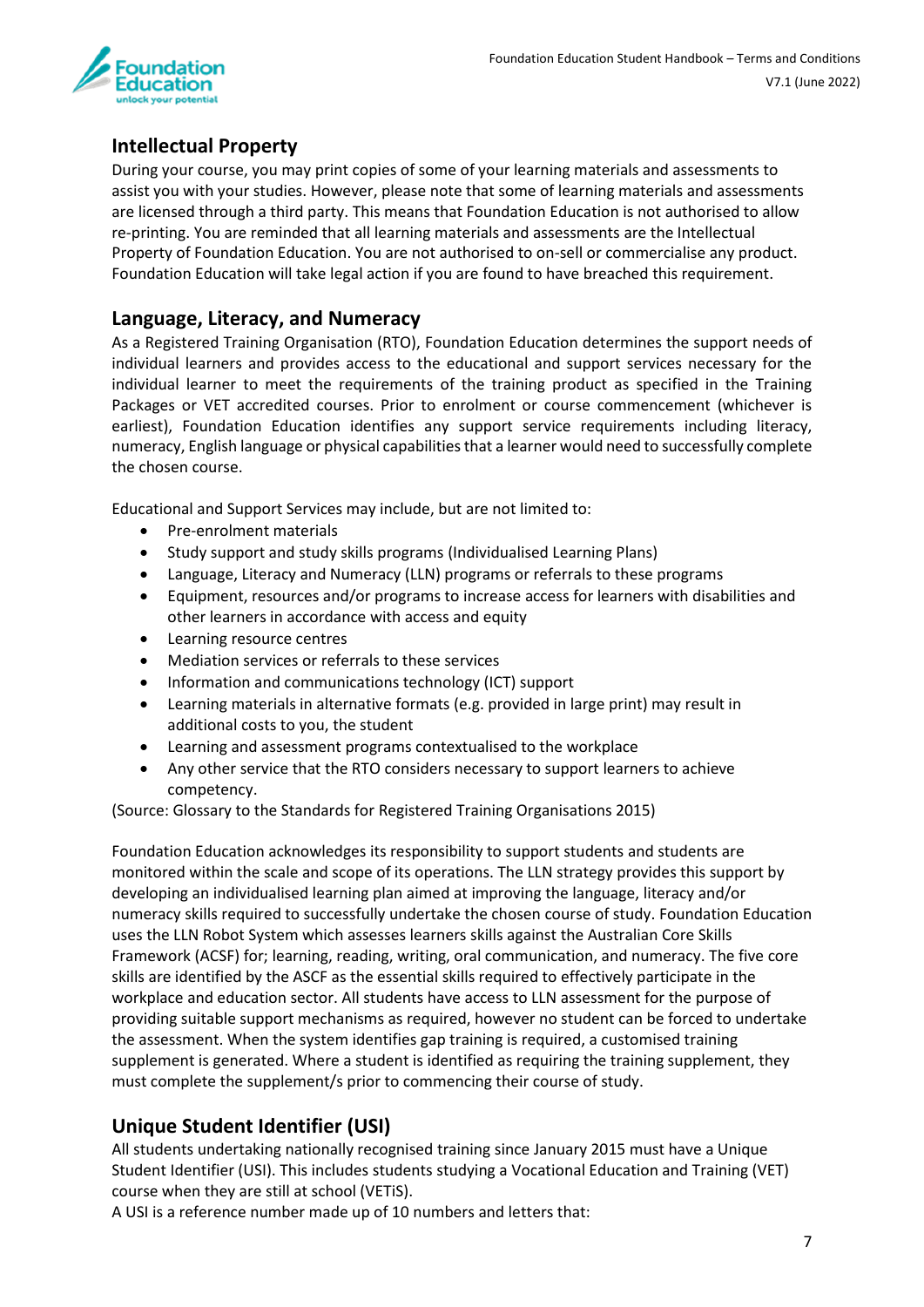

- Creates a secure online record of your recognised training and qualifications gained in Australia from all training providers you undertake recognised training with
- Will give you access to your training and transcripts,
- Can be accessed online, anytime and anywhere,
- Is free and easy to create, and
- Stays with you for life.

If you are a new or continuing student undertaking nationally recognise training, you must have a USI to receive your qualification, record of results or statement of attainment. If you don't have a USI, the RTO is not permitted to issue your qualification documentation. Note that USI records only go back so far as January 2015 when the scheme commenced. Your USI will enable you to produce a comprehensive transcript of your training which can be useful for applying for employment, seeking academic and/or vocational Credit Transfer (CT) or demonstrating entry requirements when undertaking further training.

To quickly and easily apply for your USI, visit [www.usi.gov.au.](http://www.usi.gov.au/) Once you enrol, all students are prompted to enter their USI when logging on to the e-learning platform, My eCampus. You will be prompted every time you logon until your enter your USI into the system.

#### <span id="page-7-0"></span>**Student Requirements**

As a student of Foundation Education, you agree that you have the following:

- Pre-requisite units and entry requirements as applicable to your qualification.
- Identified all barriers to study, including any impairments, disability or Language, literacy and Numeracy (LLN) issues, which may hinder your studies
- Appropriate level of computer literacy: the ability to access and use a word processing application, email, and internet. Foundation Education does **not** provide IT technical support for students.
- Appropriate computer software: Microsoft Word (or the Open Office equivalent), and a PDF Reader, **note that your course is not supported on IOS/Android tablets or mobile phones.**
- Our recommended browser, which is Google Chrome Internet Browser.
- PC Requirements: Windows 7, Windows 8, Windows 10, or higher.
- Mac Requirements: Mac OS X 10.6, or later.
- Regular allocation of time over the length of your enrolment to complete your course.
- Active email address and stable internet connection.
- Mobile phone with voice mail capability.
- Printer and scanner.
- A USI. If you have not already applied for your USI, you will work with the Student Support Team to apply for one.
- Willingness to receive correspondence via mail, email, phone and/or text message.
- Willingness to respond to communication in a timely manner.
- If you have opted to pay for your course upfront or via instalments (referred to as a payment plan), the capacity to meet these payments as per your contract.
- Capacity to engage with coaching sessions, including any language, literacy, and numeracy support, as needed to complete the requirements of your course.
- Willingness to receive information on future courses or other training products with Foundation Education.

#### <span id="page-7-1"></span>**Eligibility**

All participants must be over the age of 18 to participate in a course with Foundation Education unless express verbal or written permission from a parent or guardian is supplied. In accepting this enrolment, you are warranting that you are at least 18 years of age. If you are under 18 years of age,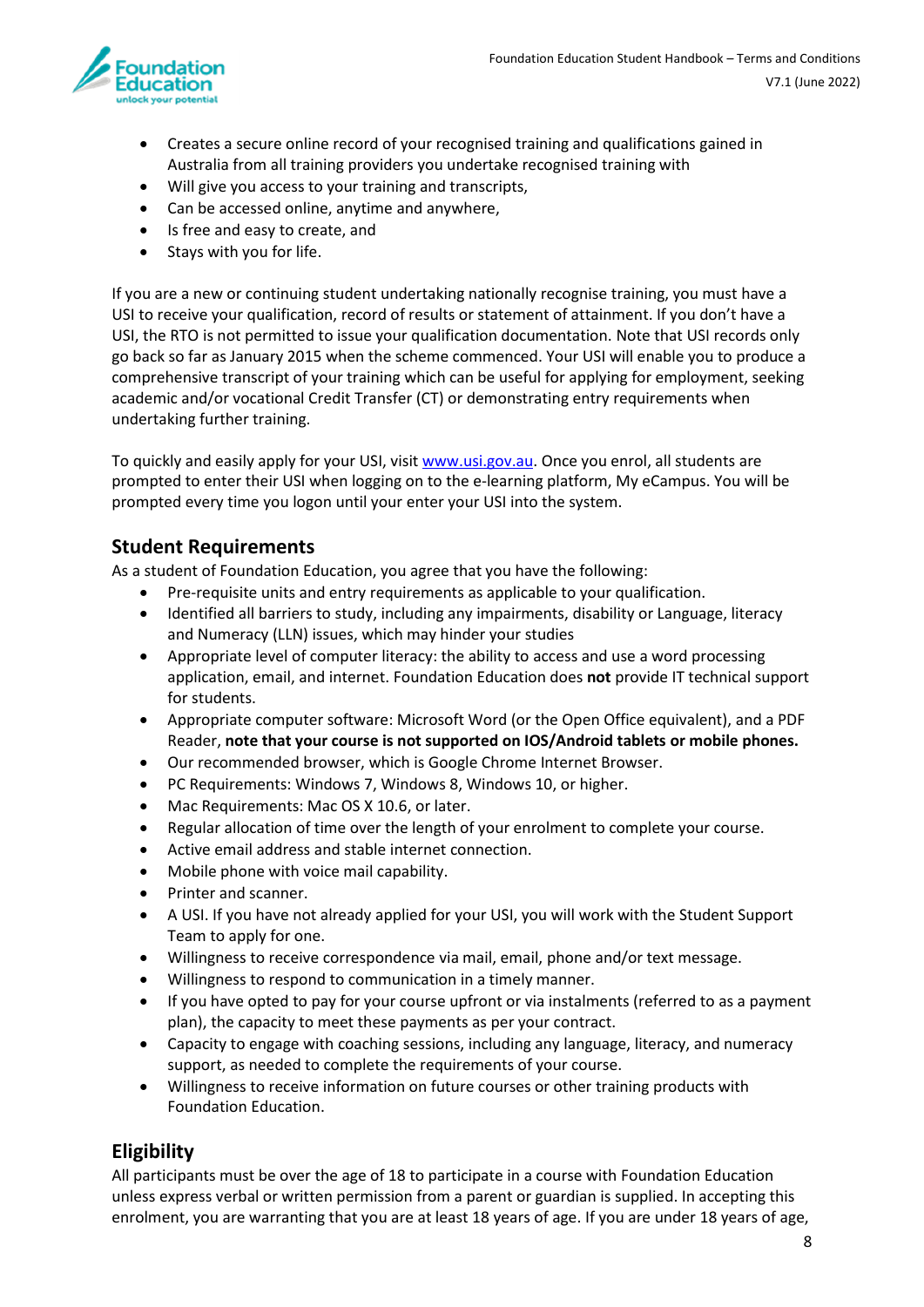

you must ensure that your parent or guardian has read and understood the terms and conditions contained in this booklet. By providing signed or verbal approval of your enrolment, your parent or guardian acknowledges and accepts the terms and conditions herein, including guaranteeing the principal liability to make payment of all course fees.

#### <span id="page-8-0"></span>**Additional Eligibility Requirements for Funded Traineeship Students**

In addition to the above requirements, there are certain other criteria you must meet in order to undertake a traineeship. For the most accurate and up-to-date information, as well as employer obligations, contact your state training authority directly:

- **ACT:** [https://www.skills.act.gov.au/](http://www.cmd.act.gov.au/skillscanberra/individuals)
- **NSW:** <https://smartandskilled.nsw.gov.au/>
- **QLD:** <http://apprenticeshipsinfo.qld.gov.au/apprentices/index.html>

# <span id="page-8-1"></span>**Eligibility Requirements for Certificate 3 Guarantee and Higher Level Skills Program (Queensland only)**

The Certificate 3 Guarantee program supports eligible Queenslanders in completing their first certificate III level qualification. The Higher Level Skills program provides a government subsidy to support eligible Queenslanders to study a certificate IV or higher level qualification. Students are entitled to one government-subsidised training place, so it is important that you choose the right course to support you in your chosen industry. In order to access this funding program, you will need to provide evidence of eligibility for the selected program, which comprises:

- Date of birth (must be 15 years or over at the commencement of the course) and no longer at school
- Queensland residential address
- Any post-school qualifications
- Australian/New Zealand citizenship or Australian permanent residency status
- Eligibility for concession (if applicable)

In addition to the above, eligible students will also need to complete a training and employment survey within three months of completing or withdrawing from the chosen qualification. If you have completed a qualification since finishing high school, you may not be eligible for a government subsidy, see the Student Factsheets for more information:

- [Certificate 3 Guarantee](https://desbt.qld.gov.au/__data/assets/pdf_file/0018/8145/c3g-factsheet-student.pdf)
- [Higher Level Skills](https://training.qld.gov.au/site/providers/Documents/funded/hls-student-factsheet.pdf)

Year 12 Fee-Free training is available to Year 12 graduates who enrol and start training in a highpriority qualification within a calendar year of completing their secondary schooling. More information is available online:

• [Year 12 fee-free training FAQs](https://training.qld.gov.au/training/incentives/year12-fee-free/faq)

#### <span id="page-8-2"></span>**Student Rights and Obligations**

As a student enrolled with Foundation Education, it is important that you be aware of the services and support available to you during your studies. All students have the following rights while enrolled:

- Fair and equitable treatment at all times, including access to all programs available on scope (subject to the relevant entry and LLN requirements).
- Proper access to the required support, training, and assessment as necessary to successfully complete the training, regardless of location or mode of practical delivery.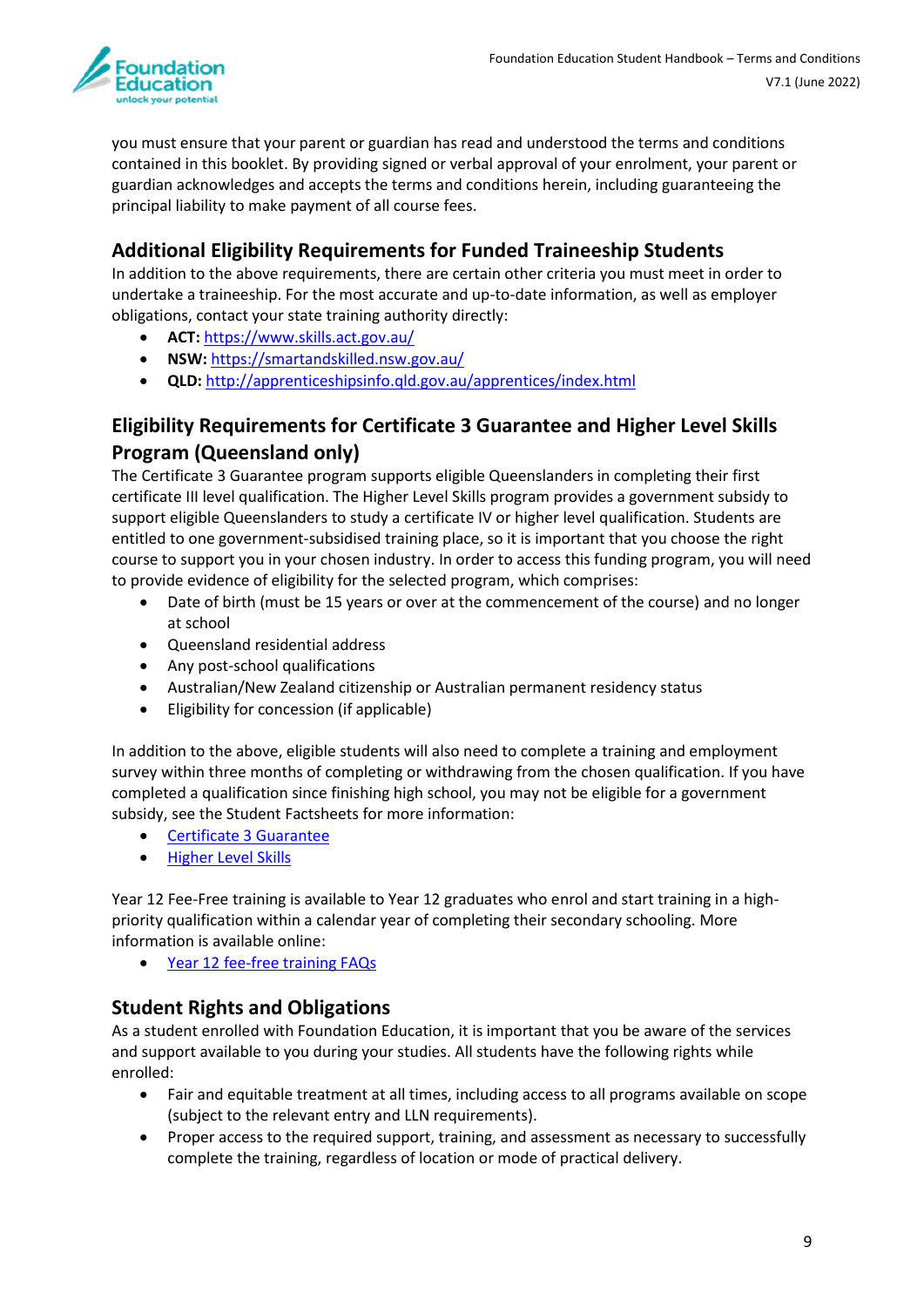

• Student records held by Foundation Education are the students and may be accessed by students at any time. Records held may include personal details, course progress, payment information, and certification documentation.

#### **As a student of Foundation Education, you are obligated to:**

- Ensure that the work you submit is your own; any discovery of plagiarism, collusion or contract cheating will be dealt with as outlined in the policies and additional information section.
- Advise us as soon as you become aware of any issues which may affect your study, including LLN needs.
- Abide by the terms and conditions outlined in this document and the code of conduct policy in all dealings with Foundation Education.
- Meet your assessment obligations including making copies of all assessment submissions,
- Make your course payments by the agreed due dates. Further information on fees is outlined later in this document.
- Keep your contact information up to date by advising us as soon as possible about changes.

## <span id="page-9-0"></span>**Foundation Education's Rights and Obligations**

Foundation Education has an obligation:

- Not tolerate discrimination towards any group or individual in any form, inclusive of race, gender, political or religious beliefs, culture, sexual orientation, and/or disability (physical or intellectual).
- Notify students of any changes such as changing ownership or closure.
- Inform students of important policies including how we ensure your privacy, how we handle complaints and appeals, and under what circumstances we administer refunds.
- Upon payment of all course fees, provide support, training, and assessment services in the chosen training program, in accordance with the Standards for RTO's 2015. This guarantee continues for the period of enrolment to ensure that students have the opportunity to successfully complete the training.
- Inform students if any part of the agreed services, including training and assessment are to be delivered by a third party.
- Issue the AQF Certification documentation upon request and at the end of your enrolment, whether completed or terminated. Formal qualifications are only issued when all course competencies have been met, assessed and awarded. A statement of Attainment is issued for partially completed courses, where full units of competency have been awarded as competent, and all agreed fees have been paid in full.
- Abide by our published policies and the information contained within this handbook.

#### **Foundation Education reserves the right to:**

- Change the terms and conditions as outlined in the student handbook at any time and without prior notice; changes made affect any and all prospective, current and future students. The latest information is posted herein and any changes which affect the terms, conditions and/or the agreed services will be communicated to the relevant students as soon as practicable.
- Cancel an enrolment without notice if, by the enrolment end date, a student has not achieved all course requirements. If some units within the qualification have been completed, a statement of attainment will be issued reflecting the competencies awarded providing that all agreed fees have been paid. No refunds will apply in this instance.
- Cancel an enrolment for reasons outlined in the Code of Conduct and fee requirement policies.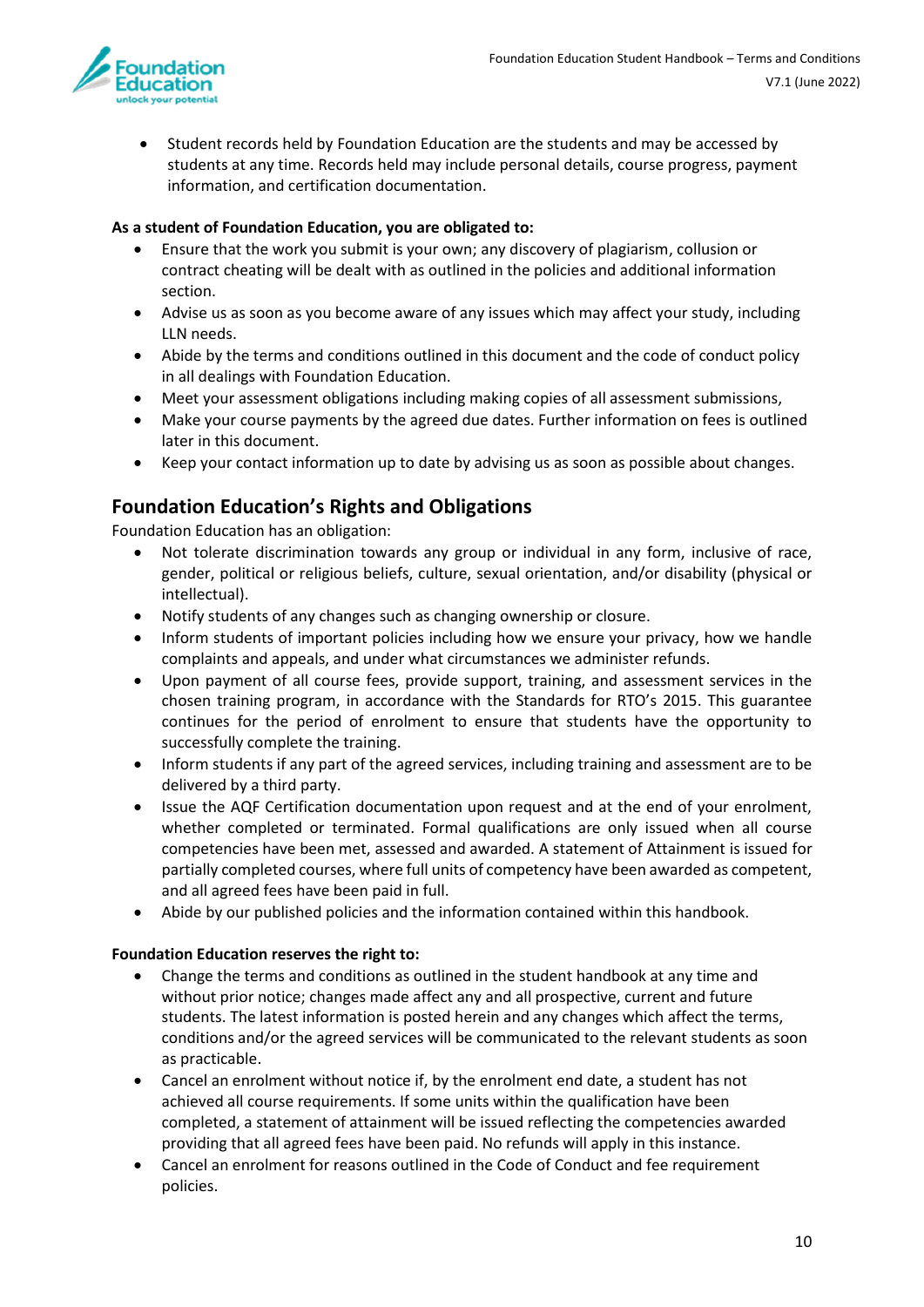

• Collect fees as per the agreed terms and conditions supplied upon enrolment and in accordance with the policies outlined in this document.

#### <span id="page-10-0"></span>**Withdrawal Policy**

Students may withdraw at any stage of their enrolment. Withdrawals must be received in writing. No refunds apply to withdrawals received after the cooling off period. Foundation Education will acknowledge receipt of the written withdrawal request within one business day, and notify the relevant department to action the request within 10 business days.

Once the withdrawal is confirmed, a Statement of Attainment is issued for any completed units within 30 days, providing that all fees have been paid in full.

**Withdrawal/Cancellation Contact details:** Formal withdrawals must be submitted via [student.services@foundationeducation.edu.au.](mailto:student.services@foundationeducation.edu.au)

#### <span id="page-10-1"></span>**Fee Information**

#### <span id="page-10-2"></span>**Course Fees**

Course fees include all resources and study materials for the course as well as the support you receive from the Department of your chosen Faculty. Upon enrolment, students receive an email summarising the tuition fees. Before being formally enrolled, course fees are generally payable upfront, however after making an initial deposit, payment plans are available. Payment plan details including the duration and weekly/fortnightly contributions, as discussed with your careers advisor, will be confirmed by the Finance Department once your enrolment is processed.

Fees must be paid in full by course completion or enrolment expiry, whichever comes first. No AQF Certification documentation will be issued until fees are paid in full.

#### <span id="page-10-3"></span>**Incidental Fees**

- If you elect to pay for your course via a payment plan, you will be charged additional fees by a third party. A copy of their terms and conditions will be emailed to you as part of your enrolment and can be provided again upon request.
- Establishment and additional fees will be charged as per the relevant third parties' terms and conditions, see the third party terms and conditions contained within their application form.
- Printed copies of the AQF Certification documentation such certificates, record of results, or statement of attainment can be purchased for \$30 plus postage.
- As Foundation Education is an online provider, learning materials are provided electronically. Hardcopy resources can be purchased at an additional cost. Requests should be made via the Student Support Services. Purchased hardcopy materials are considered as the students' personal property, however students are not permitted to sell or commercialise the information contained within as this would be considered as a breach of Copyright legislation.

#### <span id="page-10-4"></span>**Funded Traineeship Contribution Fees**

An invoice and application for admission form will have been sent to you prior to enrolment. It is important that you be aware that Foundation Education cannot accept your enrolment until we have received your completed form and payment of the invoice in full. Any delay in payment may also delay the registration of your training contract with the relevant state training authority. Contact your Australian Apprenticeship Support Network (AASN) for further details.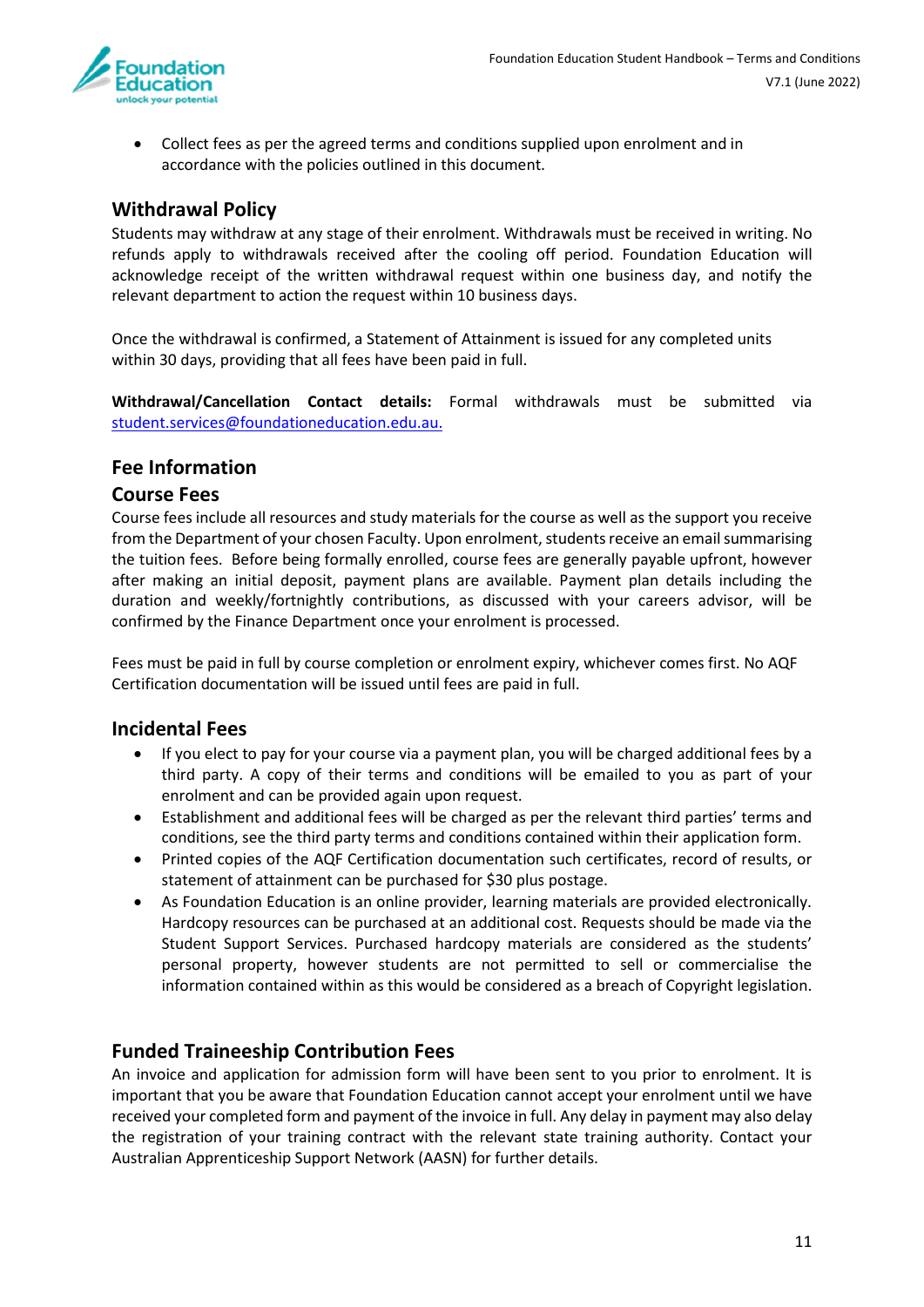

# <span id="page-11-0"></span>**Smart and Skilled course fees (Traineeships only)**

If you are eligible for subsidised training under Smart and Skilled, you pay only a portion (10–45%) of the training cost, and this fee covers your whole qualification rather than an annual fee. All fees will be determined using the Smart and Skilled calculator, and adjustments for RPL and CT will be made after enrolment.

Smart and Skilled fees are lower for students doing their first qualification since leaving school. This is because Smart and Skilled focuses on helping NSW residents get their first qualification. Upon enrolment, you will receive an email with your Notification of Enrolment and tuition fees for your chosen course; however, you can get an estimate of the fee for your preferred course by using the Smart and Skilled course finder:

- <https://smartandskilled.nsw.gov.au/sands/find-a-course>

## <span id="page-11-1"></span>**Consumer Protection Information – Smart and Skilled**

Approved Smart and Skilled training providers are obligated to:

- Provide the training and support necessary to allow you to achieve competency
- Provide a quality training and assessment experience for all students
- Provide a clear, accessible feedback and consumer protection system, including an identified consumer protection officer
- Maintain procedures for protecting consumers' personal information

The Smart and Skilled Consumer Protection Strategy is available here: [https://www.training.nsw.gov.au/forms\\_documents/smartandskilled/contract/consumer\\_protectio](https://www.training.nsw.gov.au/forms_documents/smartandskilled/contract/consumer_protection_strategy.pdf) [n\\_strategy.pdf.](https://www.training.nsw.gov.au/forms_documents/smartandskilled/contract/consumer_protection_strategy.pdf)

As a first step, you are encouraged to discuss your concerns with our consumer protection officer via [quality@foundationeducation.edu.au.](mailto:quality@foundationeducation.edu.au) They will be able to help you with your concerns. You can also contact the Smart and Skilled customer support centre to seek assistance, ask for advice, make a complaint, or provide feedback. You can do this by email at [enquiries@smartandskilled.nsw.gov.au,](mailto:enquiries@smartandskilled.nsw.gov.au) over the phone on 13 28 11, or in person at a State Training Services centre

## <span id="page-11-2"></span>**Fee Exemptions: Smart and Skilled courses**

The government subsidises the total cost of the qualification—meaning that no fee is charged—for:

- Aboriginal and Torres Strait Islander students (through descent, self-identification, or community identification)
- Students with a disability (proof of a disability support pension or documentary evidence from an appropriate medical professional is required)

## <span id="page-11-3"></span>**Concession fees: Smart and Skilled courses**

Discounted fees are available for disadvantaged students studying up to a Certificate IV. Unfortunately, no concessions are available for Diploma students. This concession fee is a flat fee set for the whole qualification and is available to students who:

- Receive a specified Australian government benefit or allowance at the time of enrolment, e.g. age pension, carer payment, Newstart/Youth allowance, Veterans' Affairs pension, or single parenting payment
- Are the dependants of a person receiving a Commonwealth benefit or allowance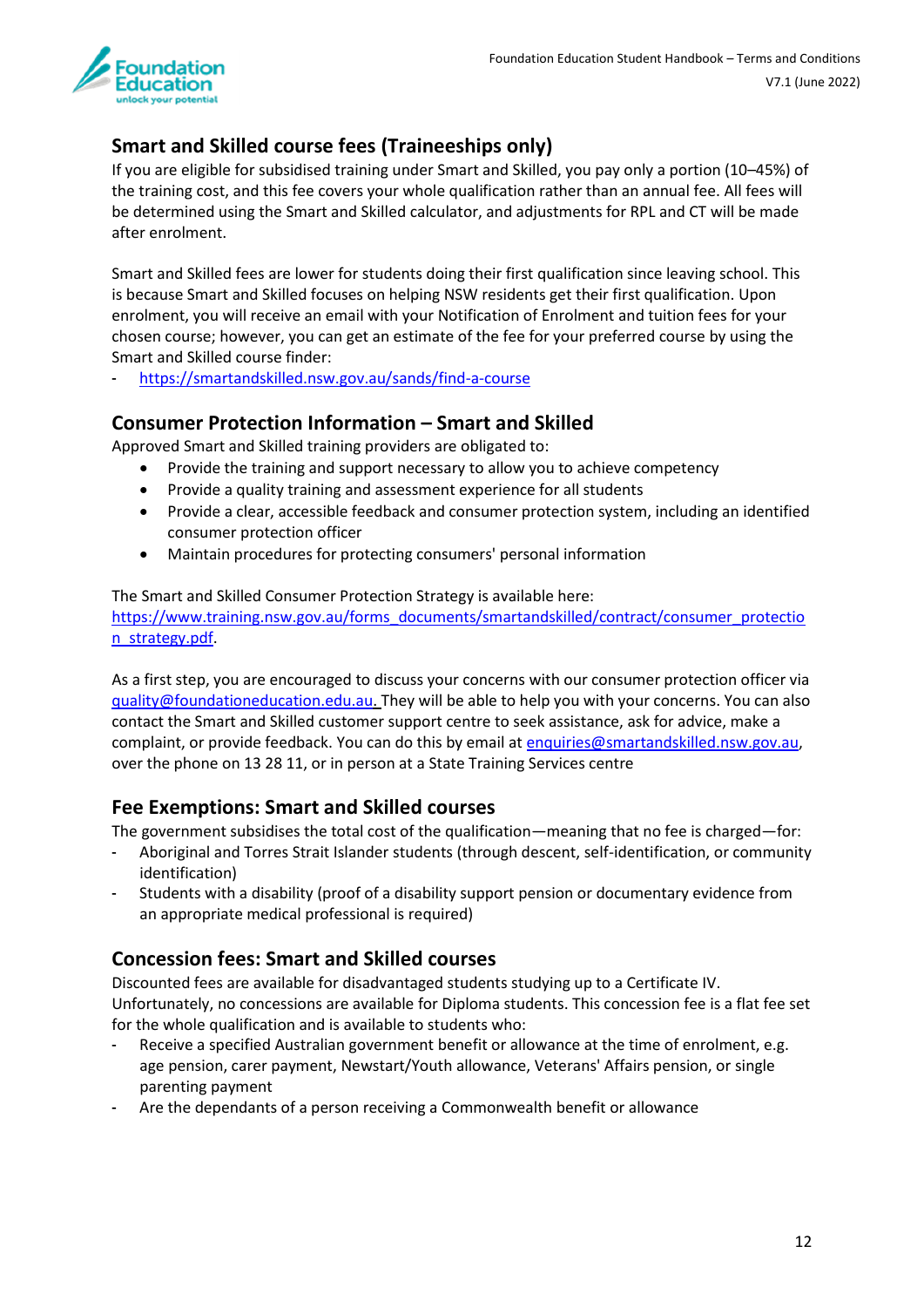

# <span id="page-12-1"></span><span id="page-12-0"></span>**Cooling-off Period Solicited Consumer Agreements**

Where you have invited negotiations for the purchase of an Foundation Education training product, for example, you have expressed interest in our courses or have contacted one of our sales people directly, you are considered to be a 'solicited consumer'. All courses contain a five-day cooling-off period, effective after you confirm your enrolment and accept the terms and conditions as contained in the Student Handbook. The cooling-off period is calculated using actual days, so weekends and public holidays are included, see table below for details of this:

| If you enrol on a | then your cooling off period expires at 11.59pm on |
|-------------------|----------------------------------------------------|
| Monday            | the Saturday of that same week.                    |
| Tuesday           | the Sunday of that same week.                      |
| Wednesday         | the Monday of the following week.                  |
| Thursday          | the Tuesday of the following week.                 |
| Friday            | the Wednesday of the following week.               |
| Saturday          | the Thursday of the following week.                |
| Sunday            | the Friday of the following week.                  |

Once the cooling-off period expires, the student is bound by the terms and conditions herein. Note that the five-day cooling-off period applies to all enrolments including when the course start date is delayed.

#### <span id="page-12-2"></span>**Unsolicited Consumer Agreements**

Where you have not invited negotiations for the purchase of an Foundation Education training product, for example when one of our sales people telephones you uninvited or approaches you in a place other than our place of business, then you are considered to be an 'unsolicited consumer'. If this is the case, then Australian Consumer Laws will apply to ensure there is a cooling-off period to your contractual commitment to enrolment upon a course at Foundation Education (Contract). During this cooling-off period, you are entitled within a period of 10 business days to change your mind and cancel the Contract by giving written notice of termination to us at the contact details as given in the Withdrawal policy section below.

For unsolicited agreements negotiated by telephone, the cooling-off period begins on the first business day after you have received the enrolment documents confirming your enrolment over the telephone. For other agreements, the cooling-off period begins on the first business day after the agreement was made, which is the day you confirm your enrolment application to us in writing. Under Australian Consumer Laws, we must not accept or require any payment during the 10-day cooling-off period; however, if electing to make payment via credit card, we will pre-authorise the details you have supplied to us. No funds will be debited until the day after the cooling-off period has expired. If you cancel your Contract within the cooling-off period, the agreement will be void, but you must immediately return any materials that we may have supplied you.

# <span id="page-12-3"></span>**Refund of Course Fees**

## <span id="page-12-4"></span>**Cancellations and Withdrawals Within Cooling-off Period**

Solicited consumers can cancel their enrolment within the five-day cooling-off period for any reason. A full refund less the administration fee of \$370.00 applies. Unsolicited consumers may cancel their enrolment for any reason within the allowable 10 day cooling-off period. Unsolicited consumers are entitled to a full refund including refund of the administration fee. Note that all requests for withdrawal or course cancellation must be received in writing via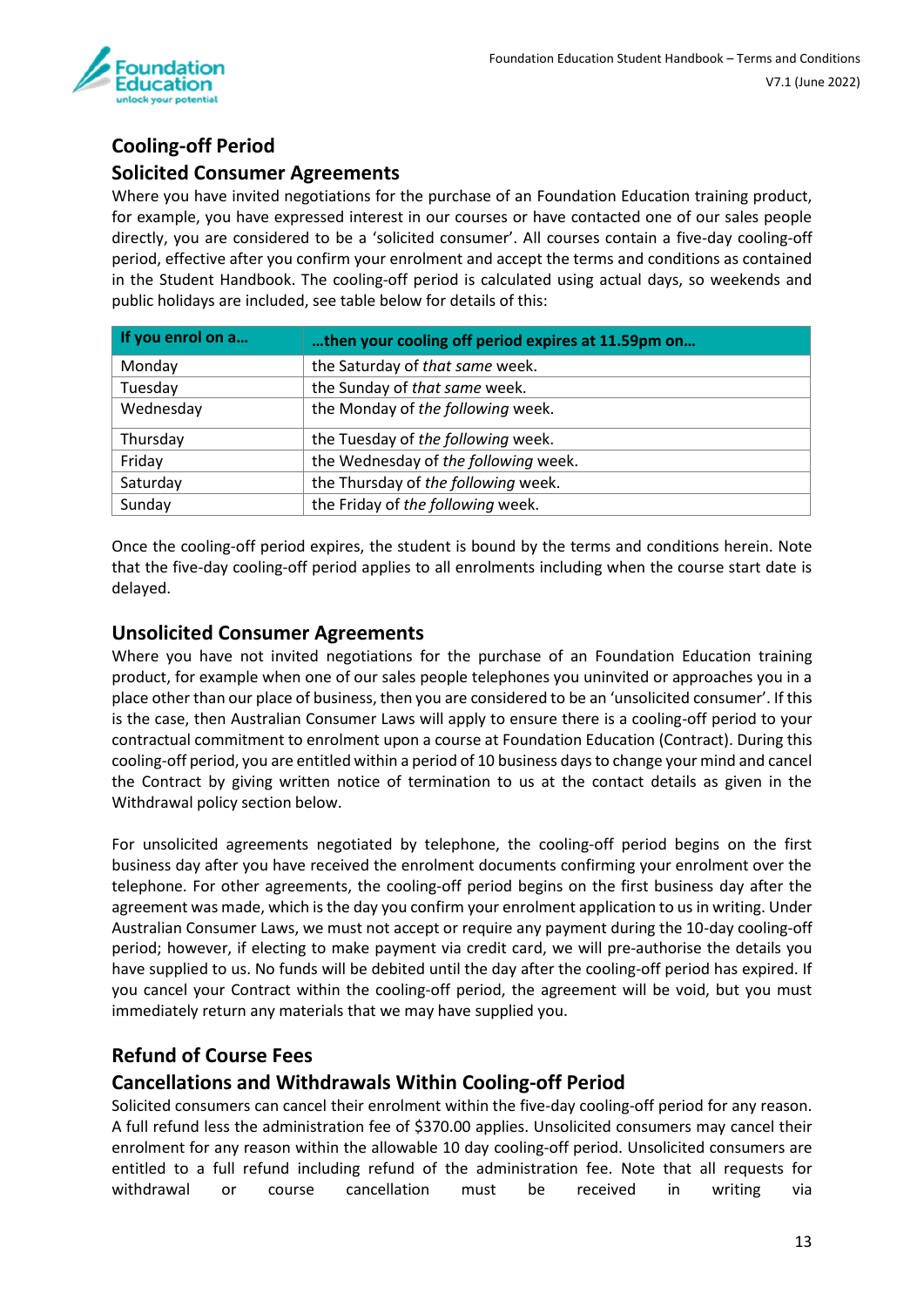

student.services@foundationeducation.edu.au and must be received prior to the expiration of the applicable cooling off period, otherwise full fees apply as per the terms and conditions herein.

#### <span id="page-13-0"></span>**Withdrawals Outside of Cooling-off Period**

Refunds and/or waiver of future fees do not apply to withdrawals made after the respective coolingoff period expires. Solicited consumers are bound by a five day cooling off period, and unsolicited consumers are bound by a 10 day cooling off period. Students may withdraw from their course of studies at any stage of the course via written communication to [student.services@foundationeducation.edu.au,](mailto:student.services@foundationeducation.edu.au) with all outstanding fees and charges applicable and enforceable. Students who have opted to pay their course off by payment plan or instalments are bound by the terms and conditions herein. All outstanding fees and charges apply and must be finalised within the agreed timeframe. Termination of enrolment does not provide for a refund or waiver of future fees. Extenuating circumstances which can be evidenced and verified may lead to a formal out-of-policy arrangement such as course extension up to six months free of charge. All out of policy arrangements are made solely at the discretion of the RTO CEO or Delegated Authority, or where the provider has defaulted on delivery.

The following reasons are **not** considered legitimate for consideration of extenuating circumstances and will not lead to a refund or waiver of future fees due:

- Change of mind towards your chosen qualification
- The online learning delivery mode
- Preference for another training provider
- Change of career path
- Change in your employment status
- Changes to your personal circumstances relating to your financial situation
- Pregnancy
- Changes in the time you have available to study
- Changes to your location or housing situation
- Your lack of progression through the course
- Not achieving competence against the entry requirements or any unit of competency within the allocated timeframe

Extenuating circumstances may include cases where a student is suffering from a medical ailment which presented itself after the cooling-off period (not pre-existing), and was beyond the student's control. In such cases, the student must apply in writing for an out of policy consideration, and supply verifiable evidence to support the request of an extended enrolment period of up to six months at no charge. No refund of course fees apply, and the student will remain liable for all payments as agreed under their payment plan.

In cases where a student has a condition, impairment, disability or personal situation that is preexisting at the time of enrolment, **no** refunds will be available outside of the cooling off period due to this cause. Once the student confirms their enrolment, the student has acknowledged the condition, impairment, disability or personal situation will not impact their chosen qualification/course and as such will not be eligible for a refund or fee waiver at a later date. Students are required to identify any impairments or circumstance which might affect their course during the enrolment process so that an individualised learning plan can be implemented. By finalising the enrolment without notification to Foundation Education the student acknowledges they are equipped to complete their chosen course and in a position to meet the Terms and Condition of their enrolment including their financial obligations.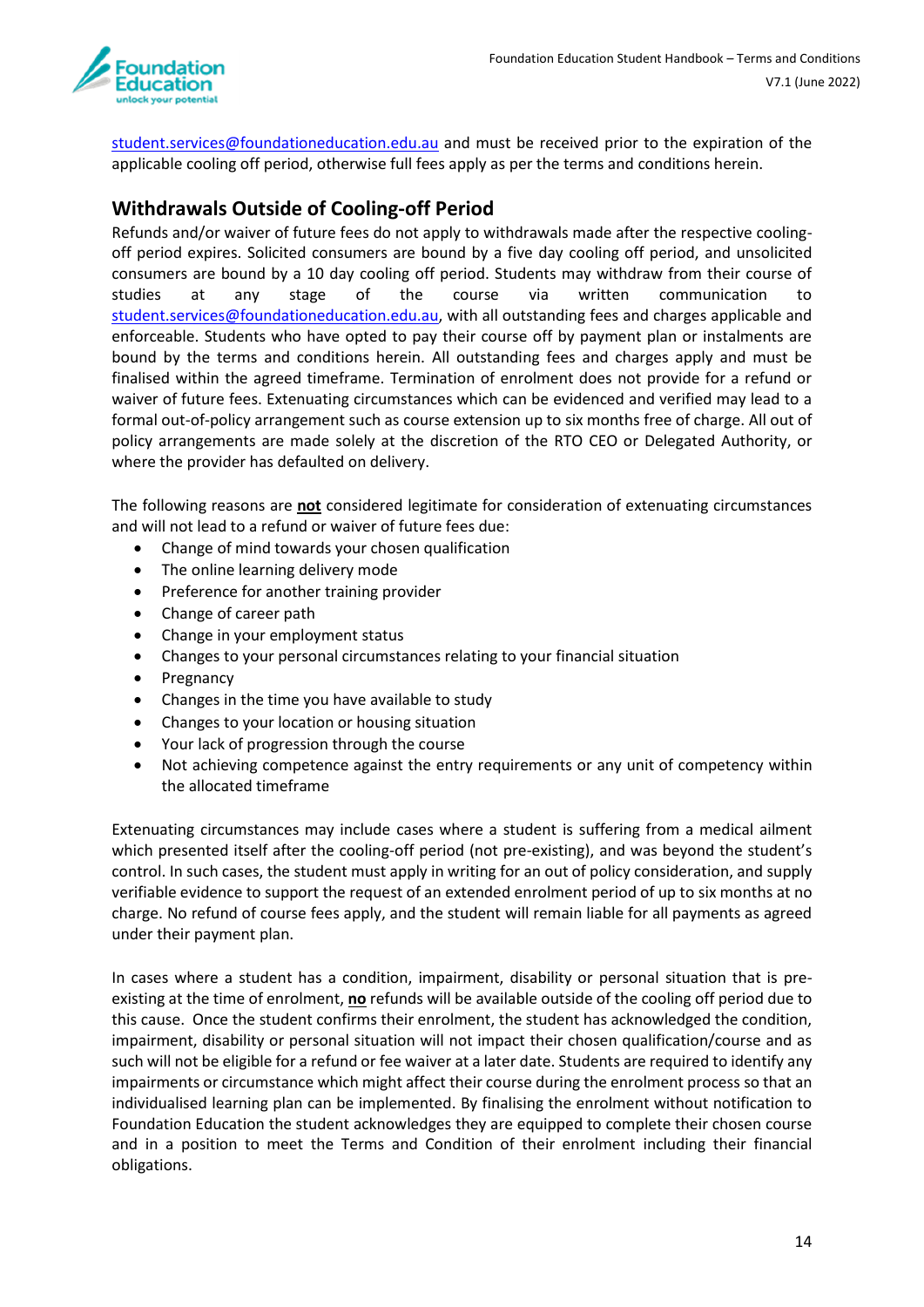

In the event that a student has a pre-existing condition which has significantly worsened postenrolment, causing a permanent inability to complete the requirements of the course, they can raise a review into their ongoing liabilities. In the event that the student suffers a condition during the course of study which renders a permanent inability to complete the requirements of the course ever, they may apply for an out of policy consideration of their ongoing financial liabilities.

For all out of policy considerations, the student must provide sufficient and verifiable evidence to support their claims. Refunds or fee waivers are considered on a case by case basis and will be at the sole discretion of the RTO CEO or Delegated Authority. Where genuine and extenuating hardship can be evidenced and verified, which has resulted in the permanent inability of the student to ever complete the requirements of their course, an out of policy arrangement may be approved solely at the discretion of the RTO CEO or Delegated Authority.

Financial Hardship involves a student's inability to meet their financial obligations. Unwillingness to meet financial obligations does not constitute financial hardship. A student's eligibility to be considered for the Hardship Policy is at the sole discretion of the organisation. For consideration towards the Hardship Policy, the hardship cannot be a pre-existing set of circumstances meaning that the circumstance must have occurred after the cooling off period and was beyond the student's control. If the hardship was a pre-existing circumstance prior to enrolment, medical extensions and/or modifying payments may be available at the discretion of the organisation.

During the course of enrolment, students may request an adjustment to their payment plan. Requests should be submitted in writing, along with evidence of genuine hardship and relevant documentation, which will be assessed in accordance with the applicable policies.

Evidence required for financial hardship applications:

- Payslips
- Bank statements
- Proof of expenses
- Medical certificates
- Proof of unemployment

No requests for pro-rata based refunds or fee waivers will be approved unless adequate and legitimate documentation is supplied to evidence the situation. In all cases, it is the student's responsibility to ensure evidence is verifiable and meets the policy requirements. Foundation Education will not contact third parties to gain evidence on your behalf due to Privacy Legislation. All evidence supplied will be stored in secure files only accessible by authorised staff in accordance with the Privacy Policy and Privacy Legislation, and will only be utilised for the processing of the refund request.

#### <span id="page-14-0"></span>**Funded Traineeship Refunds**

Any refund is made as a lump sum to the student no more than 28 days after the relevant state cancellation paperwork has been sent through and signed by both the student and the employer, but this is provided that the contribution fee has been paid in full. You should refer to the [Refund of](https://www.aipt.edu.au/sites/default/files/Traineeship-information-V1.2.pdf)  [Trainee Contribution Fee information table](https://www.aipt.edu.au/sites/default/files/Traineeship-information-V1.2.pdf) for specific details.

#### <span id="page-14-1"></span>**Modifying Payment of Fees**

During the course of your enrolment, you may require an adjustment to your payment plan. Requests should be submitted in writing along with evidence of genuine hardship and relevant documentation, and they will be assessed in accordance with the applicable policies. Any variation to standard policy must be approved by the CEO or delegate. It remains the responsibilities of the student to determine their financial capacity to meet the scheduled payment arrangement prior to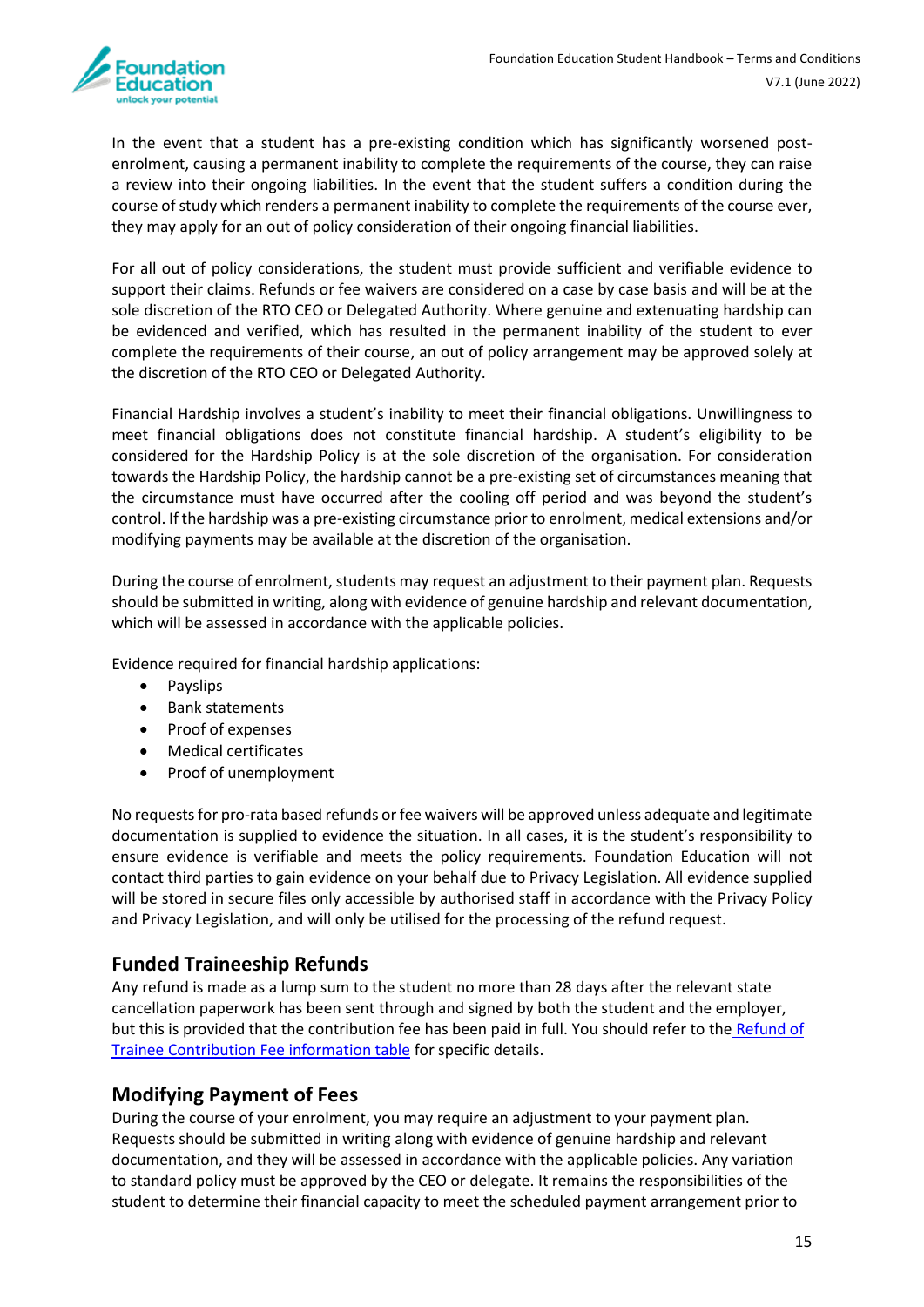

confirming their enrolment. In all cases of financial hardship, students will still be required to pay their course fees and honour their contractual obligations.

#### <span id="page-15-0"></span>**Extensions Policy**

Students are required to complete their course within the timeframe set for their course. If you need additional time or wish to continue study beyond the end date of your course, an application for course extension must be made prior to your expiry date. Foundation Education is not obliged to extend an enrolment if a student has not made appropriate arrangements or course progression prior to their end date. If an extension is not purchased, Foundation Education reserves the right to withdraw the student without notice. Students are only eligible to purchase one extension, all other extension requests will be reviewed and approval will be made by the CEO or delegate. In order to purchase an extension, contact us on 1300 616 197 and note there is no deferment option available.

#### <span id="page-15-1"></span>**Purchased Extensions**

Students have a five-day cooling-off period from the day they purchase the extension. Note, this cooling-off period is based on calendar days (includes Weekends & Public Holidays). If the student decides to cancel their purchase within this period, they are entitled to a full refund of the purchased extension less an administration fee of \$200. All requests to cancel must be received via written communication t[o student.services@foundationeducation.edu.au.](mailto:student.services@foundationeducation.edu.au) Students who request to cancel their purchase outside of their five-day cooling-off period will remain liable for any outstanding fees payable to Foundation Education.

E.g. Purchased on Monday – cooling off period expires 11:59pm Saturday

#### <span id="page-15-2"></span>**Traineeship Extensions**

Any extension to your training contract must be coordinated between yourself, your employer, and the state training authority. An application form may be required depending on the requirements of your state or territory. Upon receiving notification of the change to your contract, we will issue you with a revised training plan and extend your enrolment end date.

Students who experience illness or injury during their traineeship can apply to temporarily suspend their obligations under the training contract for a period of up to 12 months. Your employer must agree to the application prior to the suspension taking effect, and once approved, ongoing employment arrangements should be determined. For further details, contact your AASN as listed on your training contract, or email trainees@foundationeducation.edu.au

## <span id="page-15-3"></span>**Smart and Skilled Extensions/Deferrals**

Any enrolled student accessing Smart and Skilled subsidised training is entitled to defer their studies totalling no more than 12 months. If you require additional time to continue your study beyond the end date of your course, an application for course extension must be made prior to your expiry date. All requests must be lodged in writing to our Student Services team for assessment and consideration.

#### <span id="page-15-4"></span>**Provider Default**

If for any reason Foundation Education or any of its agents cancel or delay your course, you will first be offered a transfer to another course in order to continue your study. If a transfer is not available, or no suitable options can be agreed upon, a full refund will be given. Note that this condition does not apply if you have elected to delay the commencement of your course. A student may be eligible for a pro-rata refund where they have commenced their course and Foundation Education or any of its agents cancel, postpone, or delay the course or sessions. This pro-rata refund is dependent on the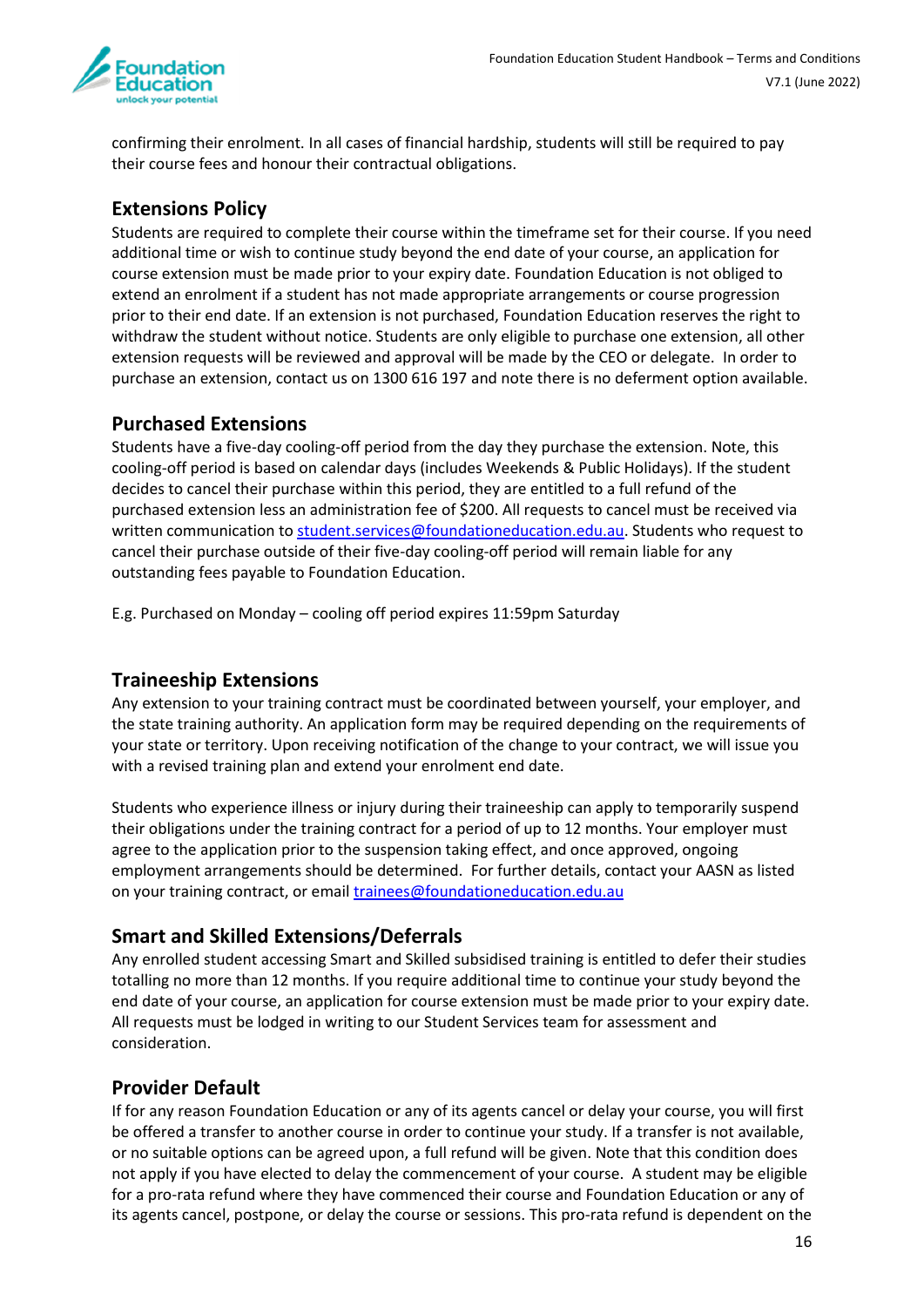

number of units that the student has accessed and how long they have been enrolled. Students may also have the option to be transferred to another course. If you have elected to pay your course fees by payment plan, the same pro-rata refund will apply. However, students who have not paid the minimum balance will be liable for the remaining fees.

#### <span id="page-16-0"></span>**Course Transfers**

Foundation Education encourages students to engage in study that best suits their expected outcomes. Foundation Education also expect that students have chosen the correct course as aligned to their desired goals. Depending on your circumstances, if you wish to change from one course to another, all course transfer requests must be submitted in writing to our Student Support team [\(student.sevices@foundationeducation.edu.au\)](mailto:student.services@aipt.edu.au). You will receive a decision in regard to your course transfer request in writing from our Student Support team within ten business days. Note that the terms of your contract, including tuition fees payable, will not be affected by your course transfer request, unless you choose a course that bares a higher cost. Course deferrals are not available.

## <span id="page-16-1"></span>**Payment Defaults**

During enrolment, students can elect to pay for their course via a payment plan. To be eligible for a payment plan you must confirm a set of fixed weekly or fortnightly amounts and agree to pay off the course within the set timeframe. A verbal authority, signed enrolment form or application form submitted online is verification of consent to all terms and conditions associated with that loan or payment plan, as provided to the student.

- Foundation Education has the authority to verify, validate or confirm details of any bank account details or credit card information provided to us with your financial institution, and authorise your financial institution to release such information to us.
- If you default on a payment, commit any other material breach of these terms and conditions or an insolvency event arises, your assessment will not be marked until the account is paid to date. This may mean making payment of the full arrears as well as any third party fees.
- Students will also be unable to participate in assessment days, practical assessment or other related support until their account is paid to date.
- Course fees must be paid in full for your certificate to be issued.
- Your certificate will not be issued until the course fees are paid in full.
- And have provided written evidence and relevant documentation of genuine financial hardship, you will have the original length of your enrolment to pay the debt out.
- If your account remains unpaid, access to resources via your online learning platform will cease until the payments are brought up to date. Course extensions will also not be granted to students who have not paid their account, paid all associated fees pursuant to the initial agreement and/or complied with any and all associated or material obligations.
- If a student has enrolled under an upfront payment plan and later defaults on the remainder of the fees, the student will immediately be transferred to a payment plan and irrevocably agrees to pay the additional costs upon demand. The payment plan incurs additional course fees compared to the upfront payment. The student will also be charged further fees by a third party and a copy of their terms and conditions will be emailed to the student, should the payment plan be adjusted in this manner.
- Foundation Education reserves the right to deduct the total amount in default from the account details you have provided, plus default fees to bring the payments back into line with the payment schedule.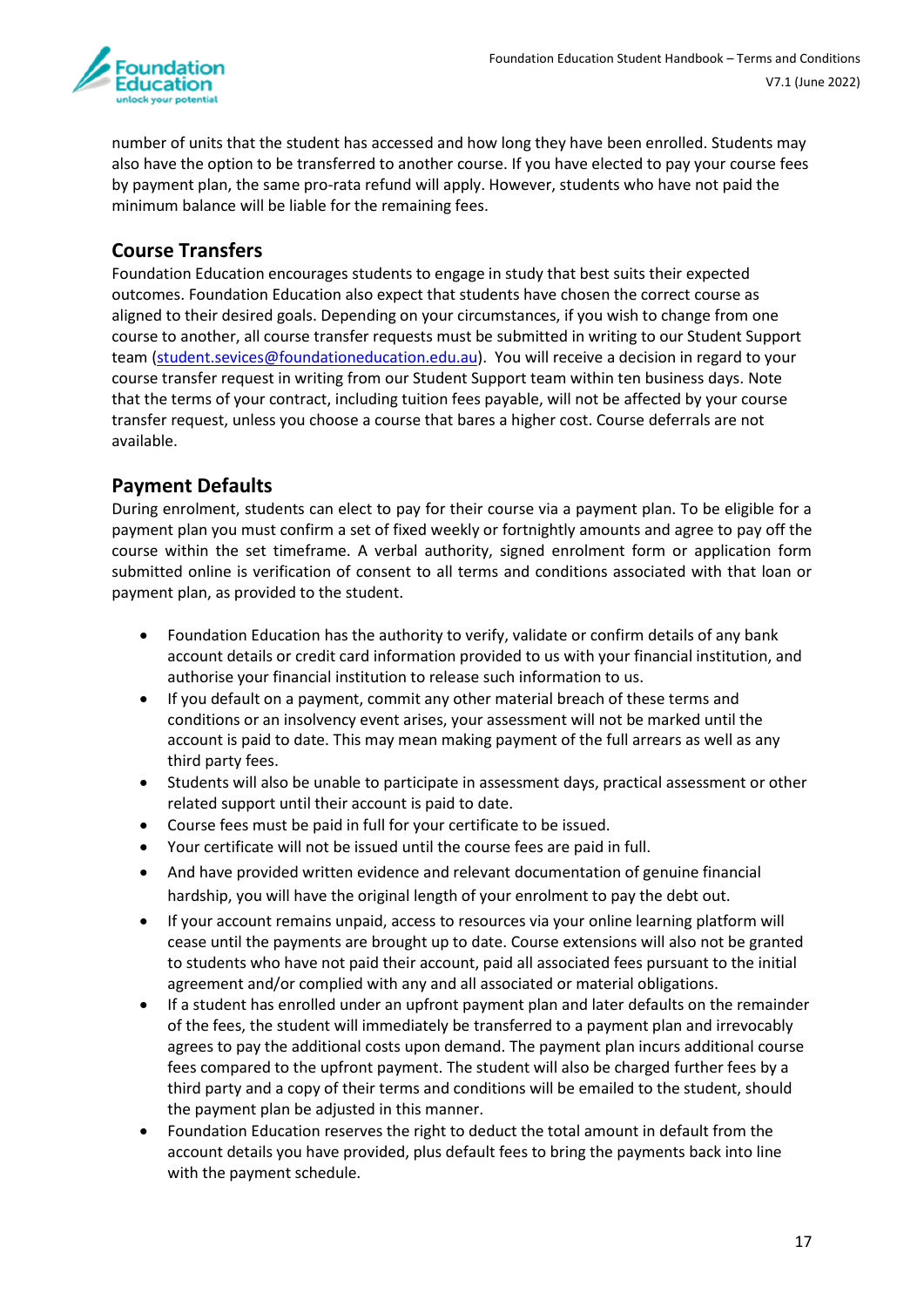

# <span id="page-17-0"></span>**Credit Card Payments**

If you have paid any part of your course fees via credit card, you are acknowledging that the card belongs to you or that you have express permission from the owner to use the card. If a third party (e.g., family member, friend, or employer) will be paying for your course fees, note that it is your responsibility to get permission from the card holder to add their name and credit card to your student account.

You agree that you will do all things necessary to facilitate the payment of course fees including any periodic direct debiting or charging of any nominated account.

You authorise Foundation Education to verify, validate or confirm details of any bank account details or credit card information provided to us with your financial institution, and authorise your financial institution to release such information to us.

You authorise us to automatically update the expiry date of any credit card provided in accordance with the usual validity term extension.

#### <span id="page-17-1"></span>**Debt Recovery**

If for any reason a student has defaulted in their payment to Foundation Education, then the remaining balance may be referred to either our solicitors or a debt collection agency for recovery proceedings. The student shall be liable for all costs associated with the recovery of their debt, including collection fees, commissions, and legal costs.

#### <span id="page-17-2"></span>**Grievance, Complaints and Appeals**

Students who have a grievance, complaint or appeal, have the right to raise the grievance, complaint or appeal and expect that every effort will be made to resolve it in accordance with this policy, and without prejudice or fear of reprisal or victimisation.

#### **Grievance, Complaints and Appeals can arise from matters of concern relating to:**

- training delivery and assessment
- the quality of the training
- student support
- materials
- discrimination
- harassment
- other

Students have the right to present the grievance verbally or in writing. A complaint or appeal needs to be presented formally and in writing, making use of the complaints form.

Foundation Education will manage all grievance, complaints and appeals fairly, equitably and as efficiently as possible. Foundation Education will encourage the parties to approach the grievance, complaint or appeal with an open mind, and to resolve problems through discussion and conciliation.

Foundation Education seeks to prevent complaints by ensuring high levels of satisfaction with its training and assessment, its performance as an RTO and with its public image. If a complaint should arise from a decision made on a grievance, all staff are expected to be fair, courteous and helpful in all dealings with the student making the grievance, complaint or lodging the appeal, and to assist or refer where they can. Where a complaint or appeal cannot be resolved through discussion and conciliation, Foundation Education acknowledges the need for an appropriate external and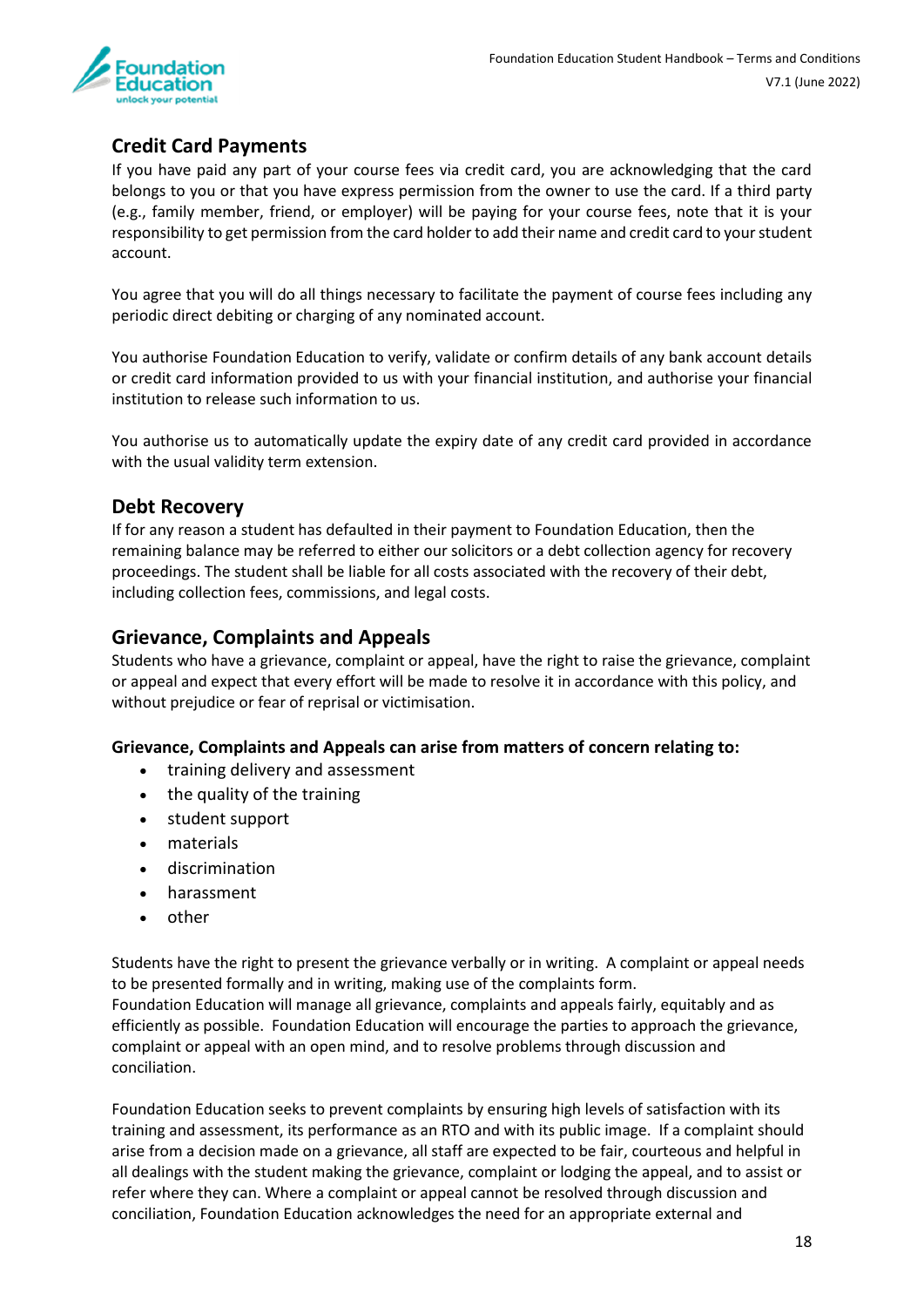

independent person/party to mediate. The parties involved will be given the opportunity to formally present their case in an independent forum. Mediation costs will be shared equally by the person making the complaint and Foundation Education. Requests for mediation assistance are to be made in writing addressed to the RTO Chief Executive Officer or Delegated Authority either by email [student.resolutions@foundationeducation.edu.au](mailto:quality@foundationeducation.edu.au) or surface mail to 54-58 Brookes Street, Bowen Hills QLD 4006.

Confidentiality will be maintained throughout the process of making and resolving complaints/appeals. Foundation Education seeks to protect the rights and privacy of all involved, and to facilitate the return to a comfortable and productive learning environment.

For further information on the Grievance, Complaints and Appeals Policy and Procedure, click [here.](https://www.foundationeducation.edu.au/grievance-complaints-and-appeals-policy-and-procedure)

#### <span id="page-18-0"></span>**Code of Conduct**

The Policy is designed to represent the expectations of Foundation Education and clearly establish behaviour guidelines, investigative procedures, and consequences for inappropriate behaviour. The Student Code of Conduct is designed to uphold the dignity of all staff, all students, and all persons associated with Foundation Education.

The Student Code of Conduct sets out acceptable student behaviour and appropriate disciplinary measures. The underlying purpose of the Student Code of Conduct is to outline for students and staff their rights to work and study in a positive, secure, and orderly environment and show care, courtesy, and respect for the rights of others at all times.

#### <span id="page-18-1"></span>**Behaviour**

#### **Acceptable behaviour:**

- Being courteous, respectful, and well-mannered at all times
- Making responsible and thoughtful choices
- Being truthful, fair, caring, and considerate through actions and behaviours at all times
- Being professional in all dealings with staff and other students
- Participating actively and positively in learning at all times
- Respecting the rights of others to learn in a non-threatening environment
- Completing all assigned assessment tasks to the best of their ability, on time and correctly identified (it is highly recommended that you add full identifiers in the header and footer of your submissions: Surname, Student ID, date and unit code; for example: PAFXX40999 – 01.05.12 – BSBWOR501)

#### **Unacceptable behaviour:**

- Swearing
- Threatening language or tone of voice
- Discriminatory or harassing behaviours
- Plagiarism, collusion, contract cheating, and/or engaging in dishonest behaviour
- Fraud or any breach of the law
- Racial, religious, or sexual slurs towards staff or other students
- Threatening behaviour towards staff
- Abuse, or endangering the health or safety of any person
- Misuse of equipment
- Actions that lead to putting yourself, staff, or other students at risk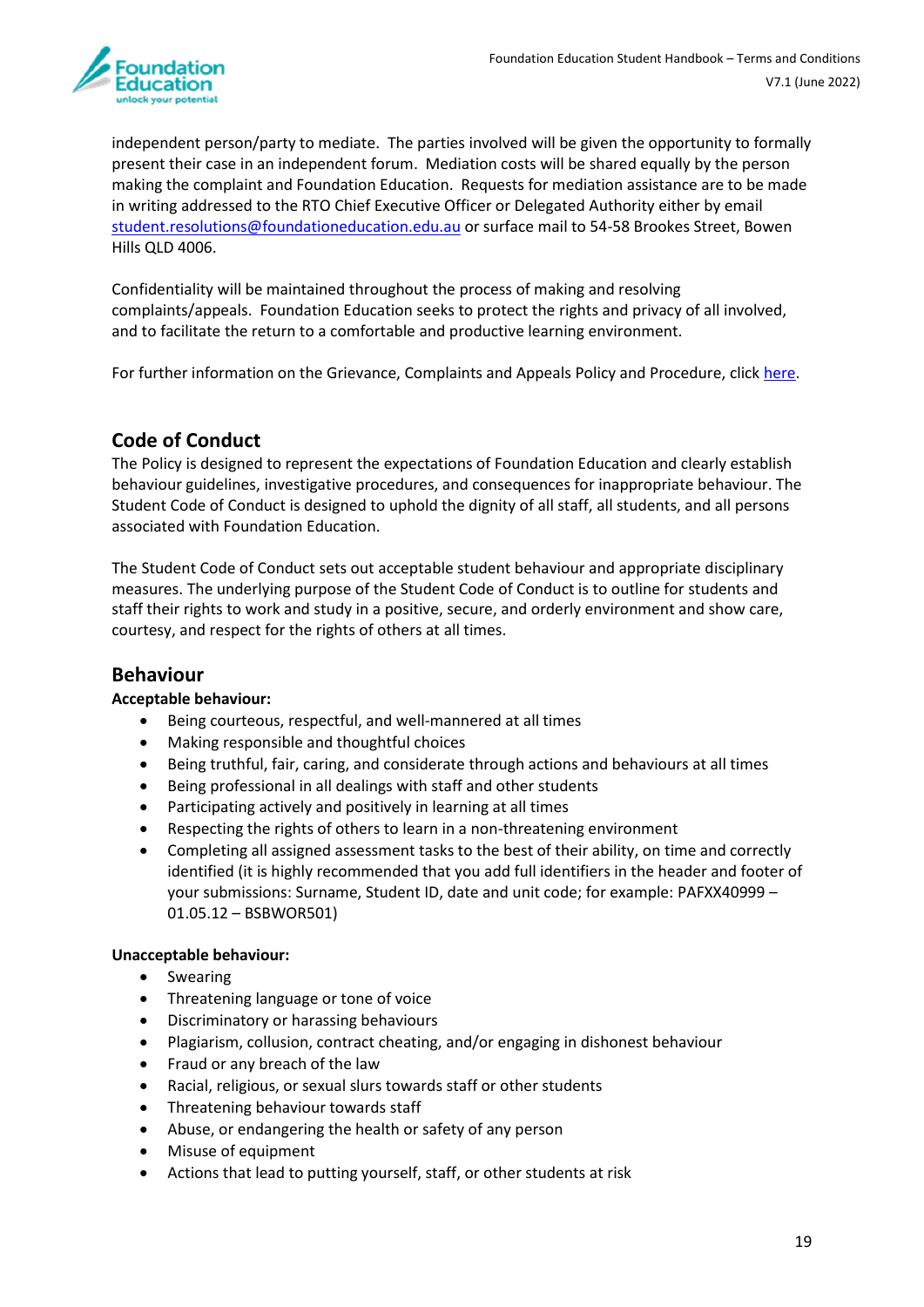

If a student is in breach of the code of conduct, this will be investigated, and they will be asked to give a written response to these allegations. If it is found that a student has breached the code of conduct, that student may be given a warning and, depending on the severity of the breach, may be terminated from the course without notice and will receive no refund of fees. The RTO CEO will make the final decision on any actions resulting in termination.

# <span id="page-19-0"></span>**Plagiarism, Collusion and Contract Cheating**

Plagiarism, collusion and contract cheating constitute breaches of academic integrity and the Student Code of Conduct, and are not tolerated under any circumstance.

**Plagiarism** means the practice of taking someone else's work or ideas and passing them off as your own without appropriately citing or acknowledging the owners of the intellectual property. Plagiarism may be intentional or unintentional. Intentional plagiarism involves the deliberate act of presenting someone else's work and ideas as if you had written them yourself, while unintentional plagiarism may arise due to confusion over how and when to reference another author or contributor.

The following acts constitute plagiarism unless the source of each quotation or borrowed material is clearly acknowledged or referenced (cited):

- Failing to adequately reference the work of others or sources of information
- Copying part or all of another person's work
- Submitting work that in part, or in its entirely has been copied from written material including electronic materials sourced on the internet

**Collusion** is the act of collaborating with someone else on an assessment exercise which is intended to be wholly your own work, or the act of assisting someone else to commit plagiarism. When working with others (collaborating) on a joint assessment, you must always acknowledge the work that any other participant has contributed to the project.

**Contract Cheating** is where a student commissions or seeks to commission another party (paid or unpaid) to produce academic work on their behalf. Contract cheating may occur when a student seeks help with their assessment task through an online company specialising in producing work for a fee, an unauthorised editing service that advertises via social media, or another student or nonstudent who has offered to help.

Breaches of academic integrity contravene the Student Code of Conduct Policy and are deemed unacceptable behaviours. If a breach of academic integrity is suspected, a full investigation is carried out which may result in an official warning, or in severe cases, the cancellation of enrolment. In all breaches of academic integrity, students are notified in writing and have the opportunity to 'show cause' by responding to the allegations in writing.

#### <span id="page-19-1"></span>**Access and Equity Policy**

Foundation Education's access and equity policy ensures that there is equitable access to all available programs on scope. In no instance will there be discrimination towards any group of individuals in any form, inclusive of race, gender, political or religious beliefs, culture, sexual orientation, and/or disability, be it physical or intellectual.

#### <span id="page-19-2"></span>**Consent to Image Release**

Foundation Education may at times take photographs, record videos, and develop various marketing campaigns for use in promotional activities. These images and records remain the property of Foundation Education and will not be sold to any third party. By enrolling in a course, you are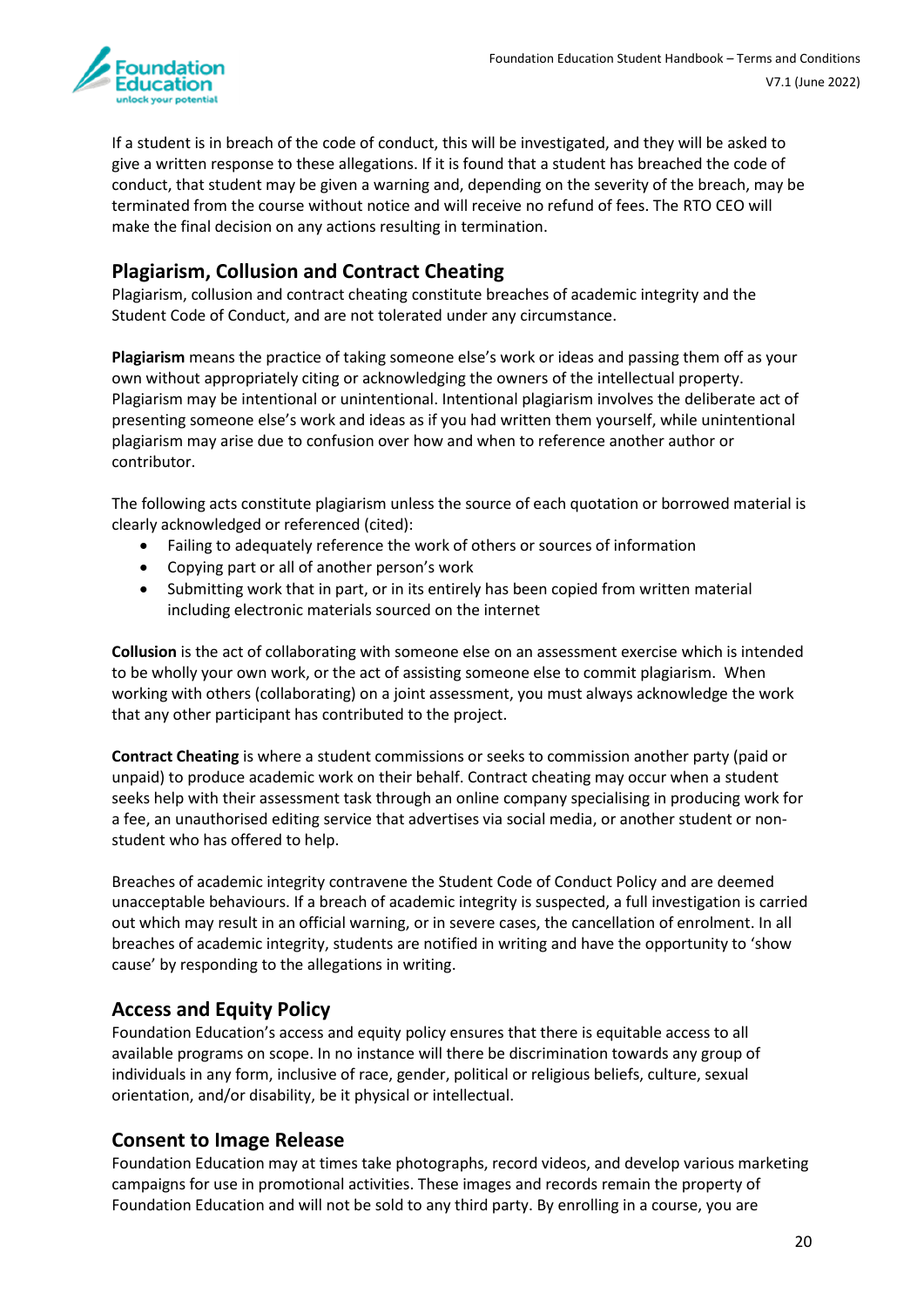

agreeing to allow Foundation Education to use and make reference to any images and recordings in which you have participated. This may include but is not limited to photographs, video recordings, voice recordings, and text extracts.

## <span id="page-20-0"></span>**Privacy Policy and Notice**

Foundation Education respects your right to privacy. Our Privacy Policy & Notice (available at <https://www.foundationeducation.edu.au/privacy-policy-and-notice> sets out how Foundation Education collects, shares and uses personal information about you. Foundation Education is committed to protecting your personal information collected through our website (https://www.foundationeducation.edu.au/), from industry partners, contractors to Foundation Education, or directly from you. Foundation Education reserves the right to periodically make changes to the Privacy Policy & Notice as required with updates available on the website. It is recommended that all consumers engaging with Foundation Education carefully read the Privacy Policy & Notice in full.

## <span id="page-20-1"></span>**Recognition of Prior Learning and Credit Transfer Policy**

Recognition of Prior Learning (RPL) and Credit Transfer (CT) are available when applying for any of Foundation Education's courses. The RPL process is an assessment of evidence of pre-existing skills and/or experiences mapped against the unit elements to determine whether you are already competent in one or more unit. Credit transfer can be applied if you have previously completed a particular unit or units of competency, for example if you hold a current First Aid Certificate, you may be eligible for credit transfer.

Once you have enrolled, Foundation Education will assess your application if you believe you may be a candidate for this process. If successful, you will be eligible for exemption from undertaking certain assessments within the course. Note that the terms of your contract, including tuition fees payable, will not be affected by the units of competency achieved via this RPL or credit transfer process.

Recognition of Prior Learning is intended for individuals who can demonstrate that they have current industry competencies or experience reflecting performance criteria in the unit/s for which they are applying for RPL. Note that this process can be lengthy, and it relies solely on the evidence and information that you submit. It is the students' responsibility to work through the unit/s of competency that you wish to be assessed and that provide relevant evidence. You are required to submit:

- (i) At least one formal qualification or where there is no formal qualification, and
- (ii) Two different pieces of evidence to demonstrate your competence.

When submitting your evidence, keep in mind that your evidence needs to be:

- **Current** Does the evidence reflect your current skills?
- **Relevant**  Is your evidence relevant to the unit for which you are applying?
- **Authentic/Valid** Does your evidence prove/demonstrate that you have the skills/knowledge/attributes/competency for the unit for which you are applying?
- **Sufficient** Is your evidence sufficient to demonstrate that you are competent in the skills relevant to the unit for which you are applying?

Once you are enrolled and have expressed your interest in this process, you will be supplied with an RPL application kit as specific to your chosen qualification of study.

## <span id="page-20-2"></span>**Working With Children Check (WWCC)**

Certain qualifications require students to undertake a Working with Children Check (WWCC) prior to undertaking their workplace demonstration and/or the completion of the course. All qualifications